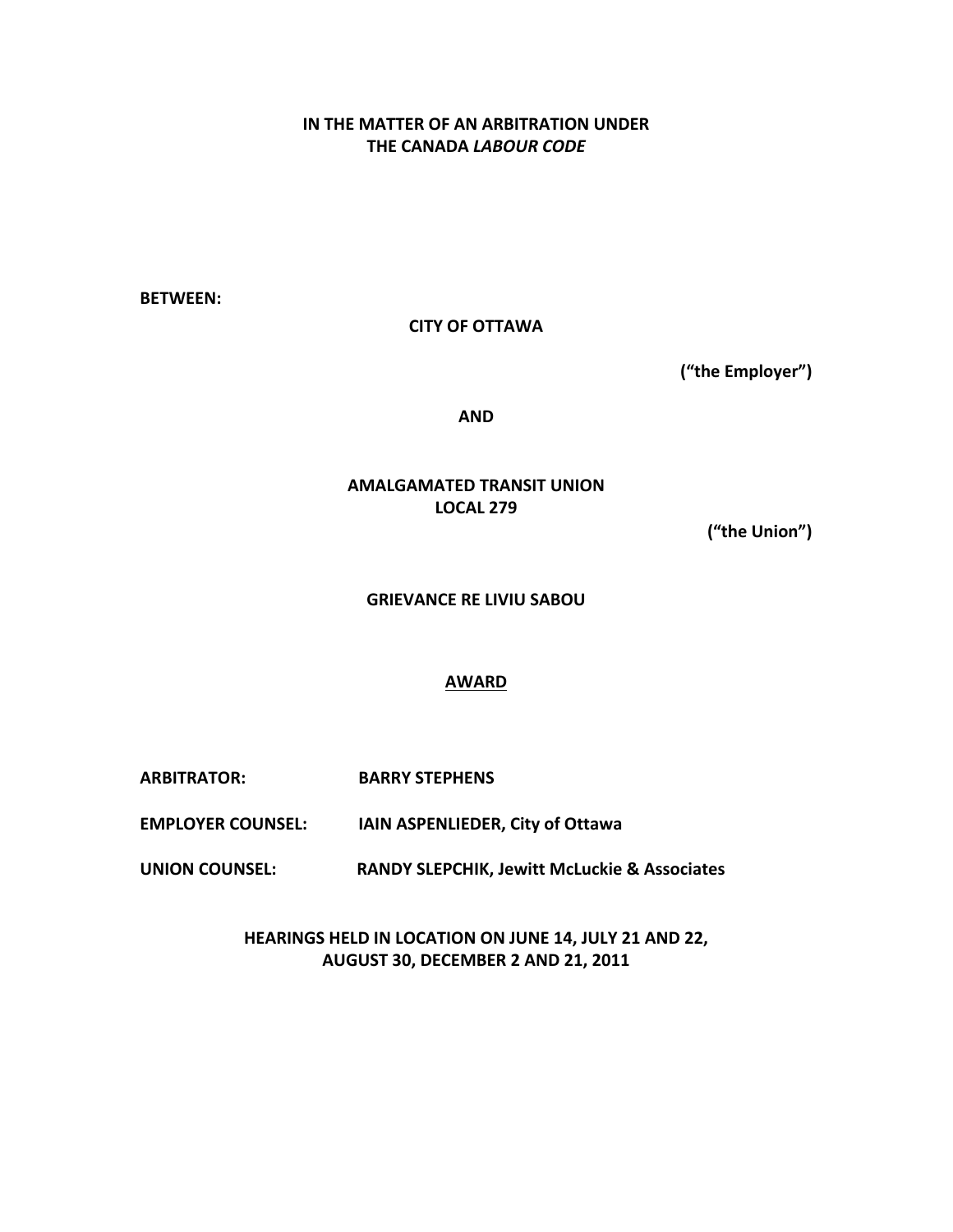#### **A W A R D**

#### **Introduction**

[1] The grievor worked as a bus operator for the City of Ottawa. In 2004 he suffered a stroke that reduced his functionality on one side of the body. Although he participated in intensive therapy in an attempt to redeem functionality, he was left partially paralyzed on the left side, and was no longer able to continue to work as an operator. The grievor qualified for LTD benefits in 2004. In 2008 the insurance company declared the grievor was capable of performing sedentary work and he was cut off from all LTD benefits. As soon as he became aware of the impending termination of his insurance benefits, the grievor contacted the employer in an attempt to find an accommodated position suitable to his medical restrictions, i.e. sedentary work.

[2] Efforts to find the grievor a new accommodated position were not successful. Although the grievor was placed in three temporary positions, he does not have a permanent position and has not worked since May 2010. The grievance alleges that the employer has failed in its obligation to accommodate the grievor's disability.

#### **Facts**

[3] The grievor is married and is 50 years old. He grew up in Romania, and swam across the Danube in 1986 with his wife to start a new life. After his arrival in Canada, he worked for a time as a driving instructor and then operated his own metal fabricating business for a time. He started work with the City in 2002 as a bus operator. In 2004 he experienced the medical problems described above.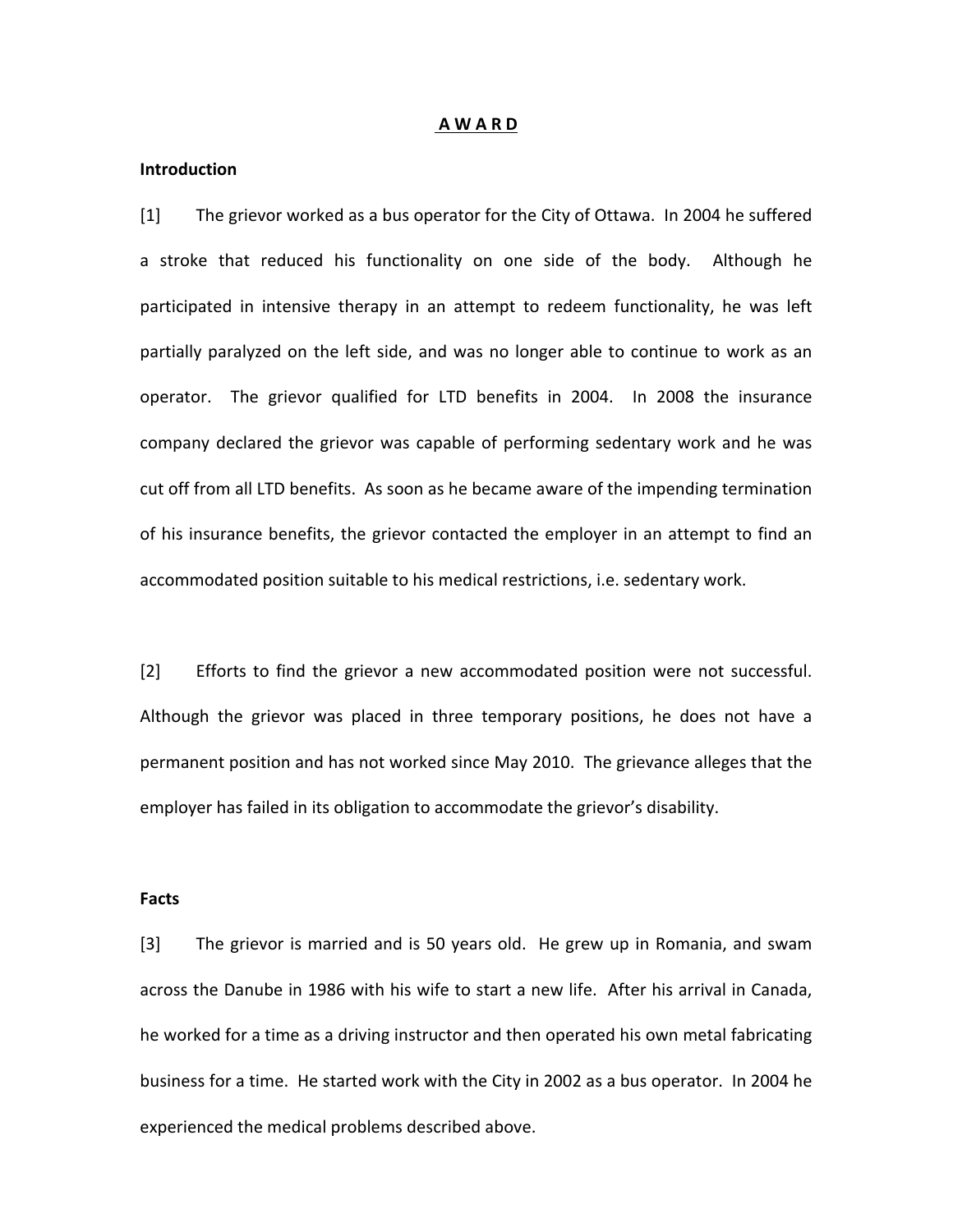[4] The grievor was on STD and then LTD benefits until August 2008 when he was found to be medically capable of sedentary work and cut off from all benefits. Although the insurance carrier found that the grievor could perform sedentary work, he faces significant restrictions, for example his condition prevents him from typing with his left hand, aside from holding down the 'Shift' key. As soon as he received advance notice of the decision to cut him off, he contacted Wayne Robinson, a Human Resources official with the City, who became the grievor's contact for the search for an accommodated position for the following ten months. The grievor met with Robinson in the spring of 2008 and provided detailed information about his abilities and experience. He advised Robinson that he would require a parking spot close to any workplace where he was assigned, and also requested French language training to upgrade his skills.

[5] After the initial interview, it became Robinson's responsibility to engage in a job search within the City for positions suited to the grievor's abilities and restrictions under the Priority Placement Program, or PPP. The manner of the job search was straightforward. Robinson compared the grievor's abilities to existing vacancies. He then contacted the manager responsible for a prospective position by email, provided the manager with the grievor's information, including a summary of the grievor's restrictions, and asked for the manager's assessment of the grievor's suitability for the position. If the manager rejected the suggestion, he or she was asked to provide reasons. If Robinson did not accept the reasons, he had the ability to escalate the matter to the program manager for the area, although he testified he did not do this in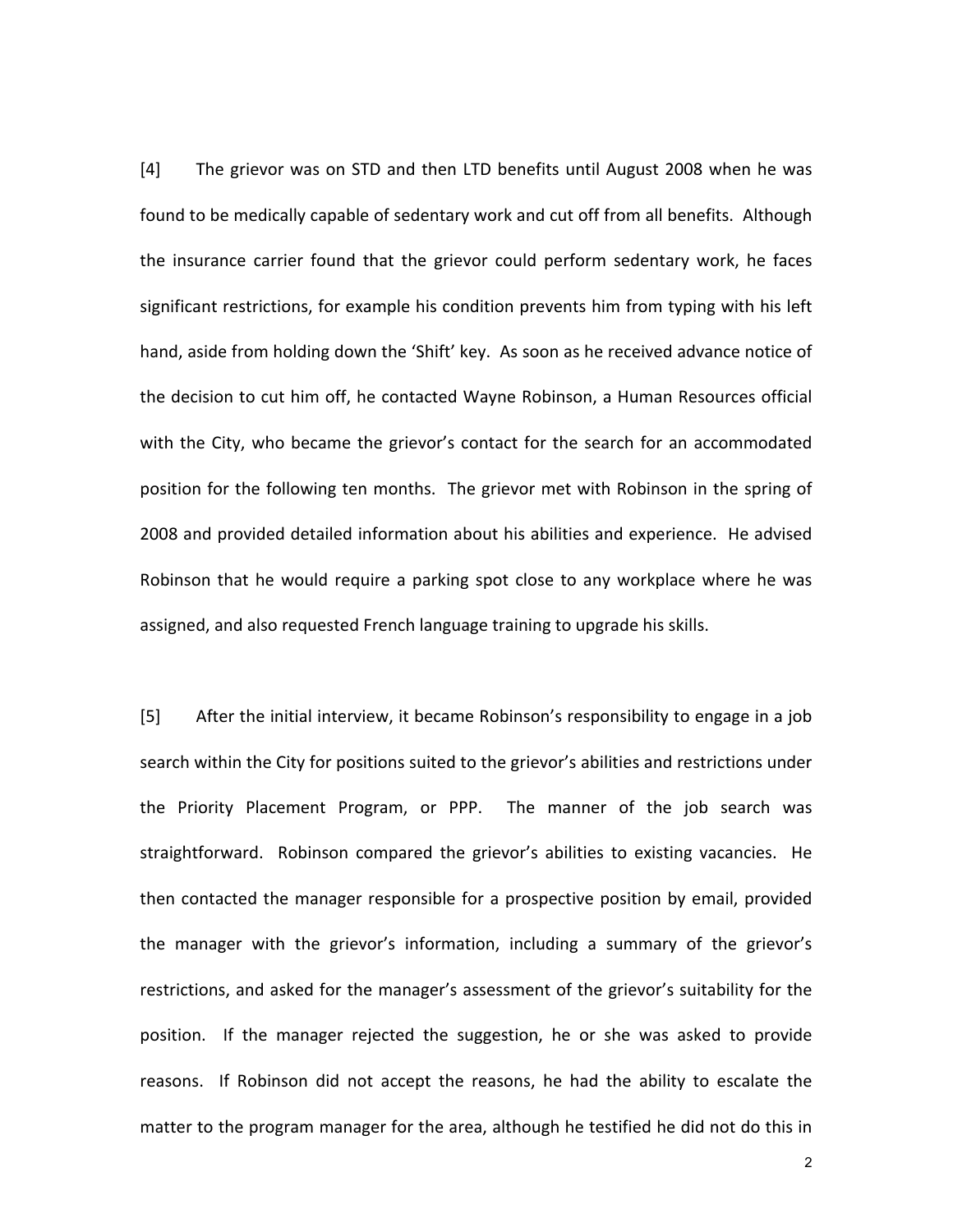the grievor's case. If he accepted the manager's reasons, he continued his search. In this way, the grievor was considered and rejected for some positions without his ever becoming aware of it, and there was no process to ensure that he would be asked about each specific position. However, the grievor acknowledged that he may have been asked about some positions and has since forgotten.

[6] In those instances where the manager indicated that the grievor might be acceptable, he was invited to engage in an assessment process. In one typical case, with respect to a Filing Clerk position, an ergonomist assessed the job and concluded that some aspects of the job were beyond the grievor's capacity in spite of his eagerness to work and overcome his limitations.

[7] In September 2008, the grievor sent Robinson an email expressing his disappointment with the lack of progress in the job search at the City. Robinson responded that there was nothing suitable available but he would keep looking. The grievor was not aware of any of the job searches conducted by Robinson, aside from those for which he was contacted or assessed. In January 2009, Robinson contacted the grievor and advised him that he was being considered for two positions, the EcoPass Administrative Assistant and the IRIS Data Clerk.

[8] Robinson emailed the grievor a few weeks later to advise him that the IRIS job had been ruled out since it did not meet his physical restrictions. The grievor replied, taking issue with the assertion that the job was beyond his physical capabilities. He did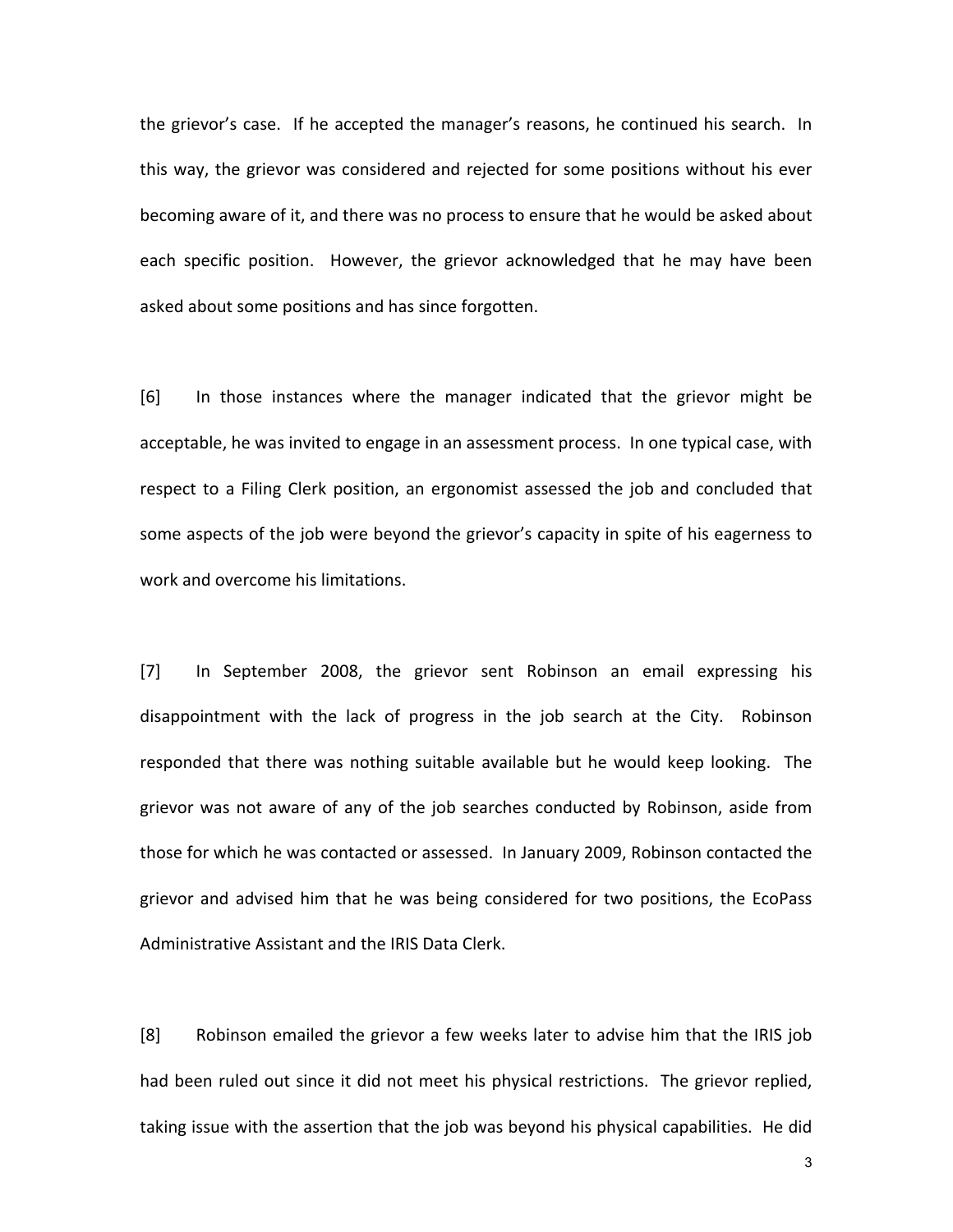not receive any further contact with respect to the permanent EcoPass position. The grievor was offered a three-month *temporary* full time position as an EcoPass Administrative Assistant in March 2009. He testified he was subjected to a "very thorough" assessment for the position with respect to the physical requirements. After about 30 days on the job, however, he started to develop a herniated disc in his back, and he was required to go off work for emergency surgery. He remained off work for 35 days. He returned to work at the EcoPass position. The grievor stated that he was not made aware of any issues with respect to his ability to perform the work. The position in question was later posted as a permanent job but it was given to another temporary employee.

[9] The EcoPass term position came to an end in the fall of 2009, and the grievor was offered another three-month position as Receptionist/Clerk for Transit Operations. His time there was extended by two months after a request from the supervisor of the administrative staff who stated that the grievor had been a "great help." The position terminated in March 2009. The grievor was also placed in a position of an Operations Support Clerk for a trial period of two months in March 2010.

[10] With respect to the grievor's performance in the jobs in which he worked, Greg Davis is a Project Manager with the City, and testified about working with the grievor during his stint as the Operations Support Clerk from March to June 2010. She said that she observed that the grievor had a good attitude towards his work and was very pleasant to all of his colleagues in the office. In spite of this, the grievor's work was not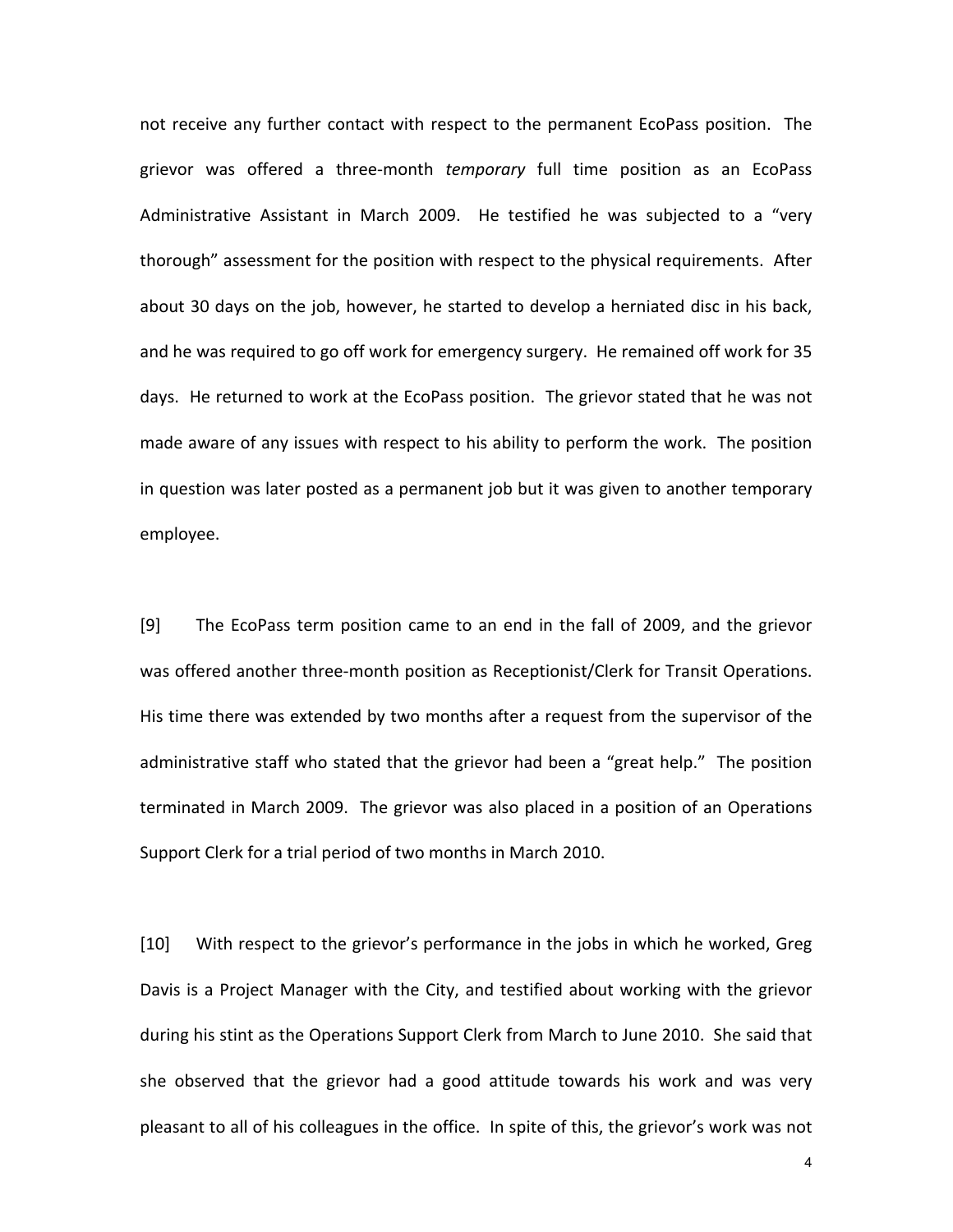"done to satisfaction" and there were many errors, such as materials in training manuals being assembled in the wrong order. She testified that the grievor took more time than appropriate, and some of the grievor's work had to be reassigned to others to be redone. She concluded that the grievor was not capable of working in such a fast-paced environment, that there was a consistent inability to complete tasks in an organized and thorough fashion, and that he might only be capable of performing a simple repetitive task throughout the day. Davis also confirmed that the grievor had requested the employer provide him with a telephone headset, in order to assist with working on tasks while answering the phone. Davis said she intended to get a headset for the grievor, but that she forgot about the request, and was not aware whether the grievor ever received a headset from anyone else.

[11] Lynn Bazinet also worked with the grievor from October 09 to March 2010 at a time when she was the Acting Supervisor for Administration in Operations. The grievor was taken on in the department to perform general administrative work. She testified that when the grievor was assigned a single task and left to one office to work, he normally did "fine." However, he had problems with the process of saving files on the computer, and the letters he drafted often contained grammatical errors. He was given specific training to address the problems he was having with saving files on the computer, but he continued to experience difficulties after the training. For example, when asked to produce some letters of commendation, he saved over each version of the letter, so that only one file remained, rather than the approximately 30 different versions that were required. Bazinet's overall conclusion was that the grievor had

 $\sim$  5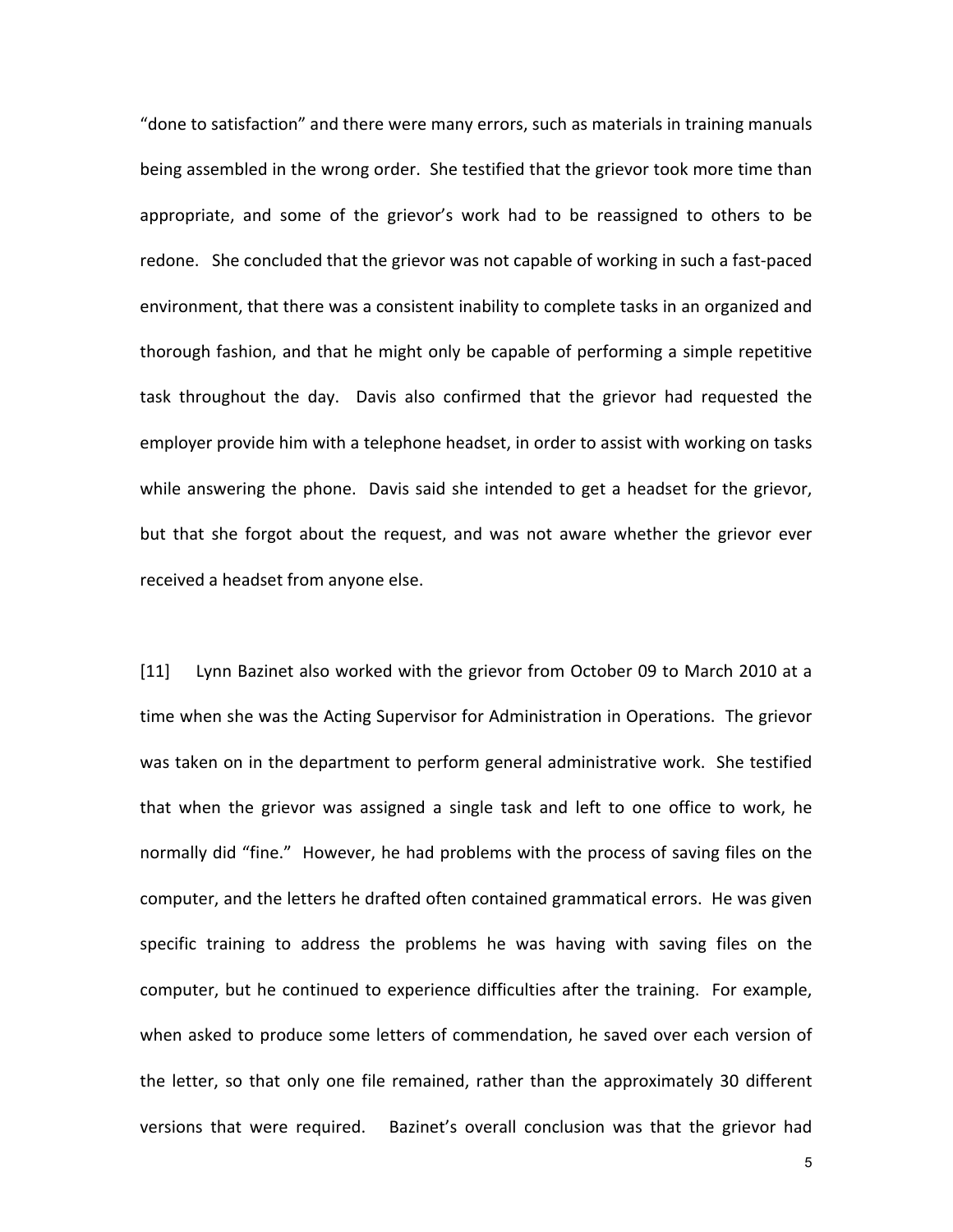trouble performing multiple tasks and working on the computer, and that he could only concentrate on one task at a time. She confirmed that, when asked later to consider the grievor for another priority placement position, she declined on the basis of the issues that she had noted. Bazinet testified that the grievor was provided with a headset, which seemed to help.

#### **Union Submissions**

[12] The union argued that the grievor has been the victim of discrimination with respect to his employment based on a disability arising from his stroke, that the grievor has been improperly denied employment opportunities, and that the employer has failed to accommodate the grievor to the point of undue hardship.

[13] The grievor has demonstrated that he is determined to find gainful employment with the City. Even prior to the notice from the insurance carrier that he would be cut off, he was making plans to upgrade his computer skills in order to improve his ability to fill a new role. His entry into the PPP was delayed while he took courses to further upgrade his computer skills.

[14] While the union acknowledges that the City "worked hard" to help the grievor, and that he was given three short-term assignments, when the City's effort is viewed in its entirety, the only conclusion to reach is that the grievor was subject to discrimination in a manner that falls short of the standard of undue hardship.

 $\overline{6}$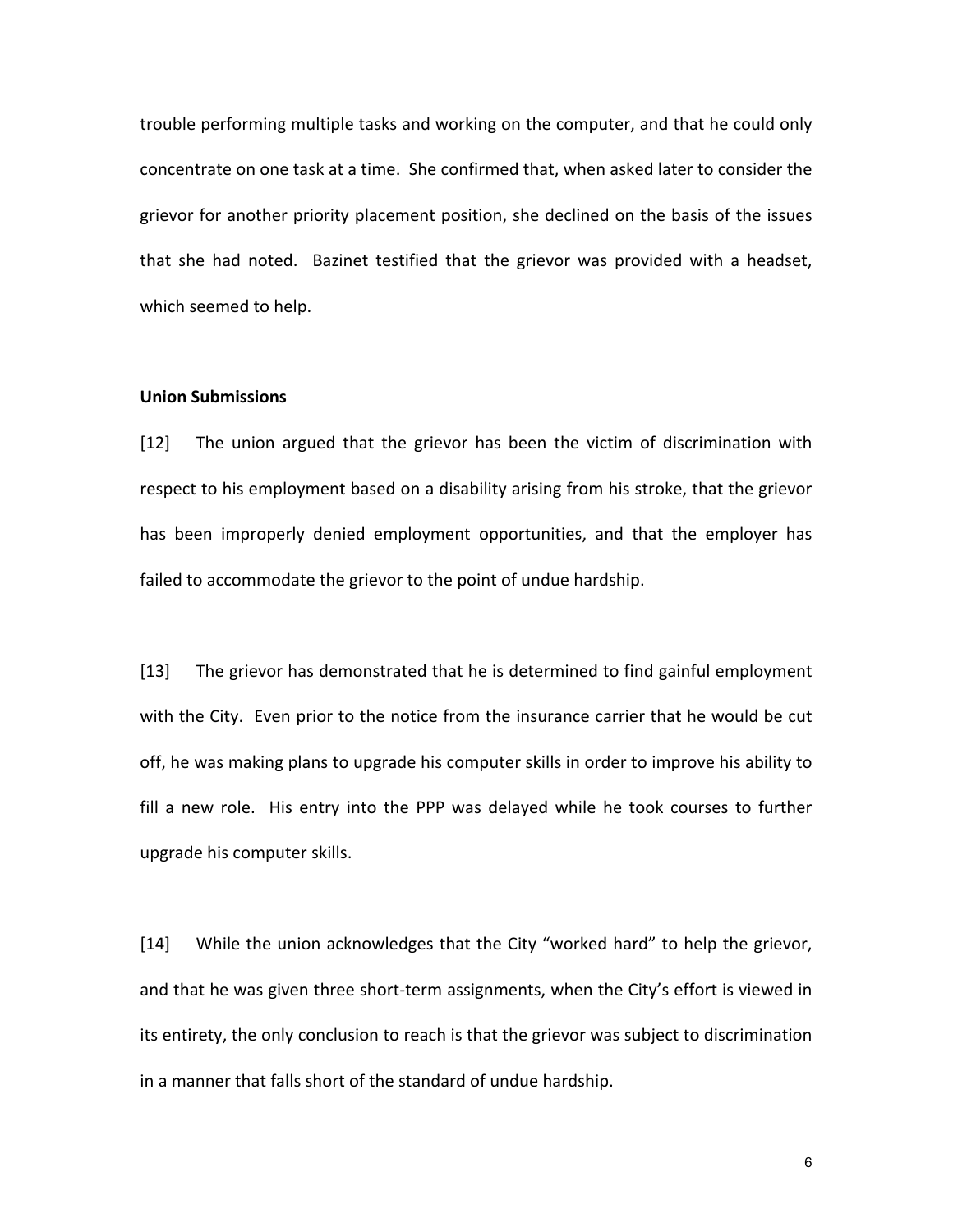[15] The union asserted that the employer was wrong about the grievor's ability to speak French, and about what the grievor said on that subject during an interview with Robinson in June 2008. The grievor indicated he had some ability in French, but wanted to take a course to improve his ability in the language as it is spoken in Quebec. Any inconsistencies in what was said at this meeting should be resolved in the grievor's favour given the inaccurate dating on the forms and Robinson's inability to clearly recall when he made his notes about the meeting.

[16] The union criticized the adequacy of the Priority Placement Program. As it was described, it was dependent on the reaction of the local manager. The union contested the employer's claim that the PPP exceeds the requirements of undue hardship. Given that the duty to accommodate must be an individualized mechanism, the PPP fails to assess on an individual basis in any meaningful way whether the employee can be placed in the position, or in some modified version of the position, or in some other position created by bundling tasks from several jobs. One of the union's main points was that there is no evidence the employer engaged in a process of trying to find the grievor meaningful work he could perform, other than attempting to see if he could fit into pre-designated jobs.

[17] The union argued that the facts demonstrate that the grievor was denied positions due to misconceptions about his abilities, or mistaken beliefs that he suffers from mental deficiencies. The union further argues that the evidence supports a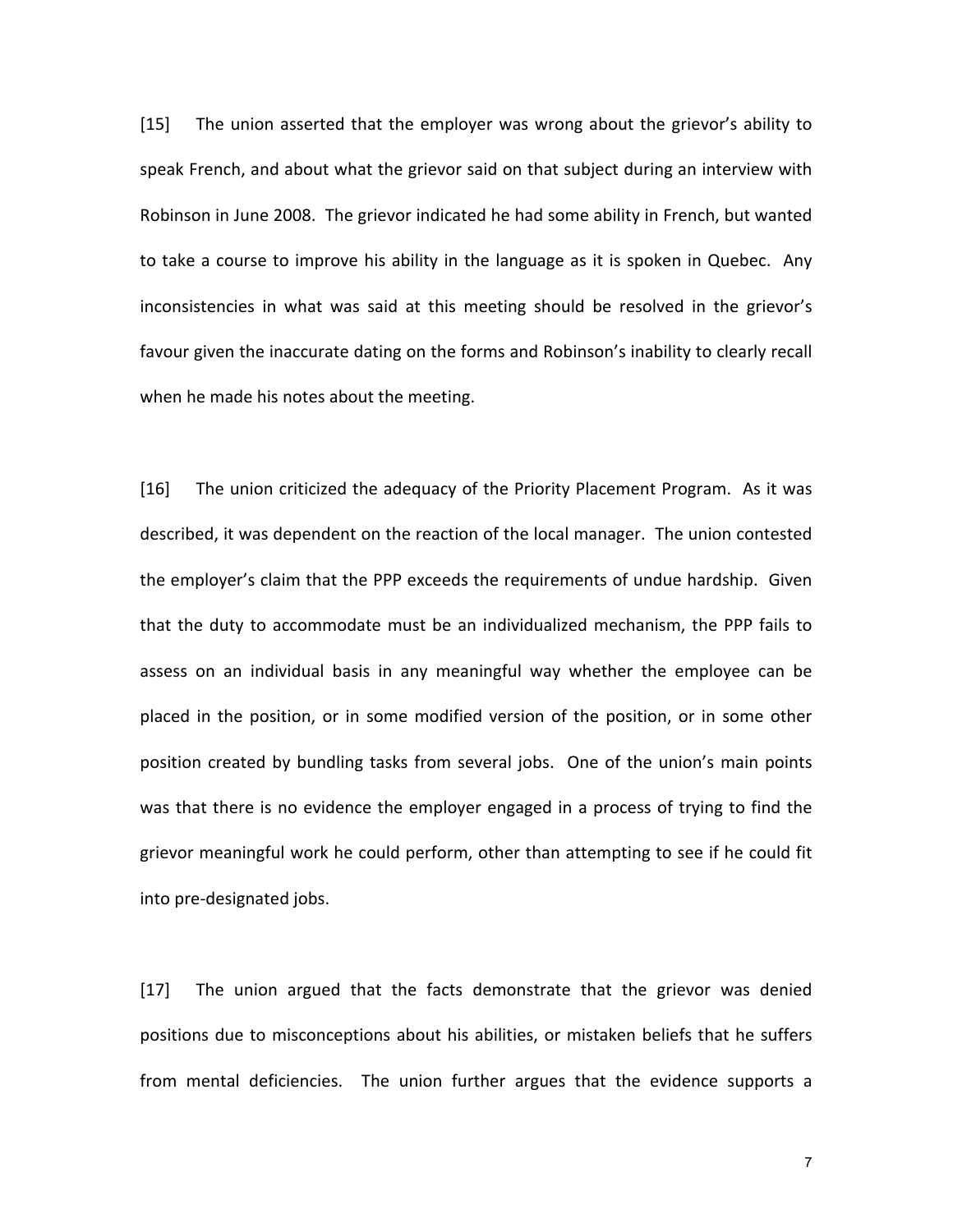conclusion that the employer has failed to fulfill its duty to accommodate the grievor to the point of undue hardship.

[18] The union argued that the employer did not consider the grievor's true incapacities with respect to the jobs he was assigned. With particular emphasis on the EcoPass temporary placement, the union submitted that the ergonomist studies confirmed that the grievor was physically capable of performing the work, yet the temporary placement was terminated, and the grievor was not given the opportunity to fill the permanent position that followed. While the union conceded that there were managers who were critical of the grievor's ability to deal with multiple tasks, the manager who directed his work on EcoPass gave a positive assessment and suggested that some of the grievor's issues were attributable to the equipment provided by the City.

[19] The union submitted, in addition, that the employer failed to properly consider the grievor's true medical restrictions, and instead relied on the summaries provided by Robinson or on their own observations, and that this led directly to discrimination against the grievor on the basis of his disability. Had the appropriate officials reviewed the grievor's actual medical restrictions, it would have been clear that he was capable of working, and he would have been successful in his search for a sedentary job.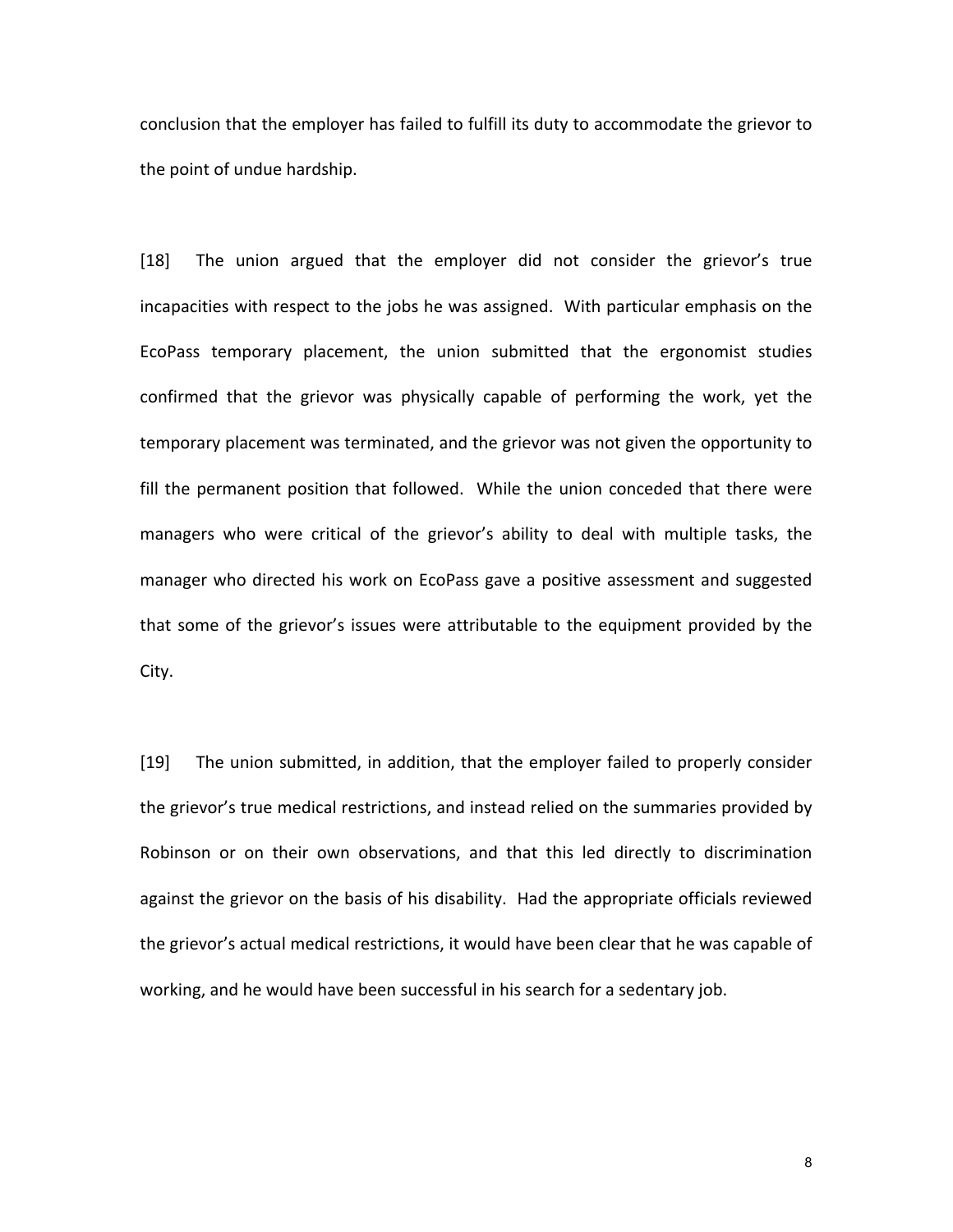[20] The union seeks a declaration of breach of the collective agreement and the Canadian Human Rights Act, an order directing the employer to accommodate the grievor, compensation for loss of wages and benefits, and damages.

[21] The union relied on the following authorities: *Calgary District Hospital Group* (1994), 41 L.A.C. (4<sup>th</sup>) 319 (Ponak); *Essex Police Services Board* (2002) 105 L.A.C. (4<sup>th</sup>) 193 (Goodfellow); *Canada Safeway* (2000), 89 L.A.C. (4<sup>th</sup>) 312 (Sims); *Zettel Manufacturing* (2005), 140 L.A.C. (4<sup>th</sup>) 377 (Reilly); *British Columbia Superintendent of Motor Vehicles*, [1999] 3 S.C.R. 868; *City of Ottawa* (2009), 185 L.A.C. (4<sup>th</sup>) 227 (Picher); *Department of Defence and Pepper* (2008), 170 L.A.C. (4<sup>th</sup>) 151 (Pineau); *Attorney General v. Pepper* (2010), 191 L.A.C. (4<sup>th</sup>) 392 (Fd. Ct); *British Columbia Publish Service Employee Relations Commission*, [1999] 3 S.C.R. 3.

## **Employer Submissions**

[22] The employer argued that the union committed the mistake of confusing the duty to accommodate with discrimination, and argued that a failure to accommodate is not discrimination. The union must first show a *prima face* case of discrimination, which must be based on something other than a failure to accommodate. The employer asserted there is no "free-standing" right to accommodation under the *Human Rights Code*, and a *prima facie* case of discrimination cannot be found on the failure of the duty to accommodate.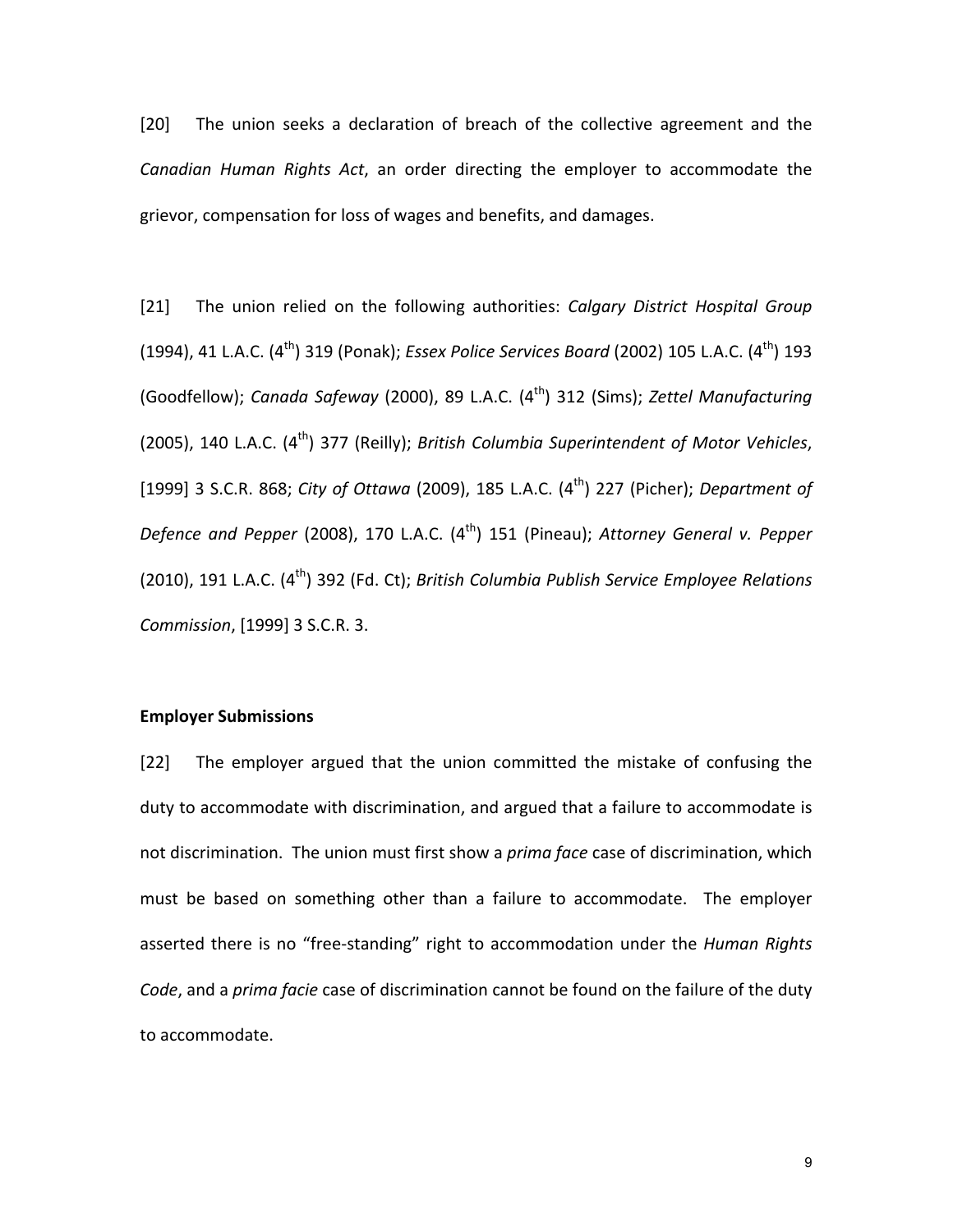[23] The employer submitted that, in line with *McGill University* and other cases, the distinctions about the grievor's ability to perform work cannot form a claim for discrimination unless the distinctions were in and of themselves discriminatory, and the union did not lead any such evidence. In other words, something more than a mere distinction in the treatment of the grievor must be present in order to prove discrimination.

[24] The employer asserted that there is no obligation on the employer to find the grievor work beyond his own position, and that there is no obligation to find the grievor another job. In spite of this, the employer has created the PPP, which generates job searches for disabled employees, and gives them priority over other employees, and is a program the employer asserts goes "beyond its statutory obligations." The grievor was offered temporary contractual positions under the program. He displayed a good attitude in those positions, but there were legitimate concerns about his performance, and he could not complete the required tasks properly.

[25] The employer's position is that, unless the union first demonstrates discrimination, there is no obligation to accommodate an employee to a different job, but that the employer displays its good intentions by instituting the PPP. Applying this analysis to the fact, the employer asserts the grievor had the "advantage" of the PPP, but he was not successful in the jobs he filled. Ultimately, this leads to the conclusion that there is no evidence that the reason why the grievor is not currently employed in a permanent job cannot be attributed to an act or omission on the employer's part based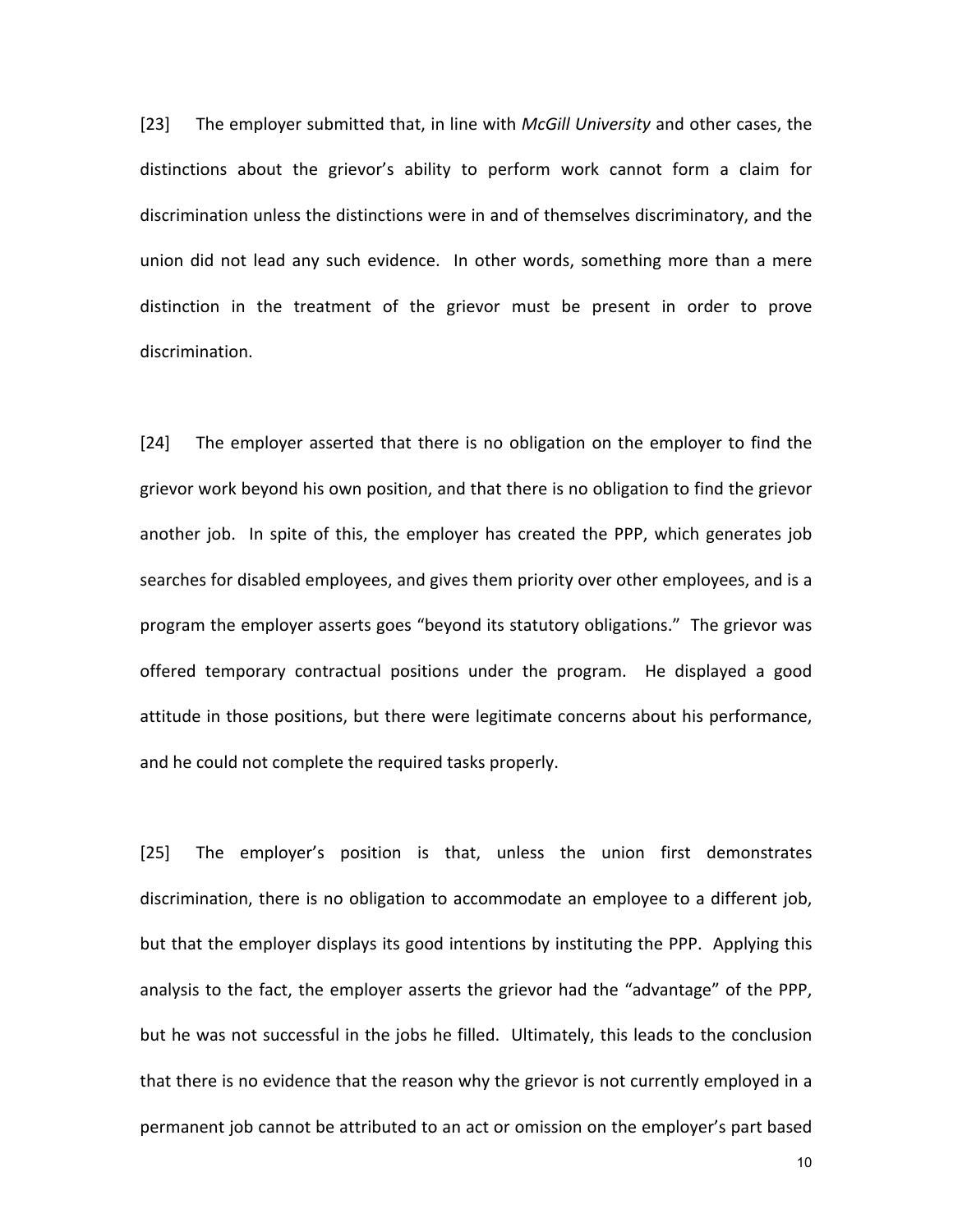on preconceptions or stereotypes about his disability. The fact that the grievor fell short of the job requirements is not an attack on his dignity but a simple distinction arising from the deficits caused by his disability. This is a regrettable fact but it does not arise from an arbitrary or stereotypical assessment on the employer's part. There is no obligation in law for the employer to hire or retain employees who are incapable of performing work.

[26] The employer acknowledged that the grievor was "steadfast" in his assertion that he can work but the employer does not have work he can perform, and the union has not identified a position that would meet the grievor's very limited abilities. The grievor claimed at the hearing to speak French, but this was not on his resume. Indeed, the fact that the grievor later asked for French language training provided a reasonable basis for Robinson to conclude that the grievor was not bilingual. It was clear from the evidence of the managers who worked with him on the three term positions that the grievor had difficult multi-tasking or working in a fast-paced environment. While the grievor thought his placements went well, this was clearly not the case. He was well liked where he went, and the managers made efforts to help him, but he did not have the ability to meet the needs of the work he was assigned, either in terms of accuracy or efficiency. Based on this, the grievor's assessment of his ability to perform any posted position is not of much weight, since he is over-optimistic about his abilities, and apparently does not accept that he demonstrated significant shortcomings in the term positions.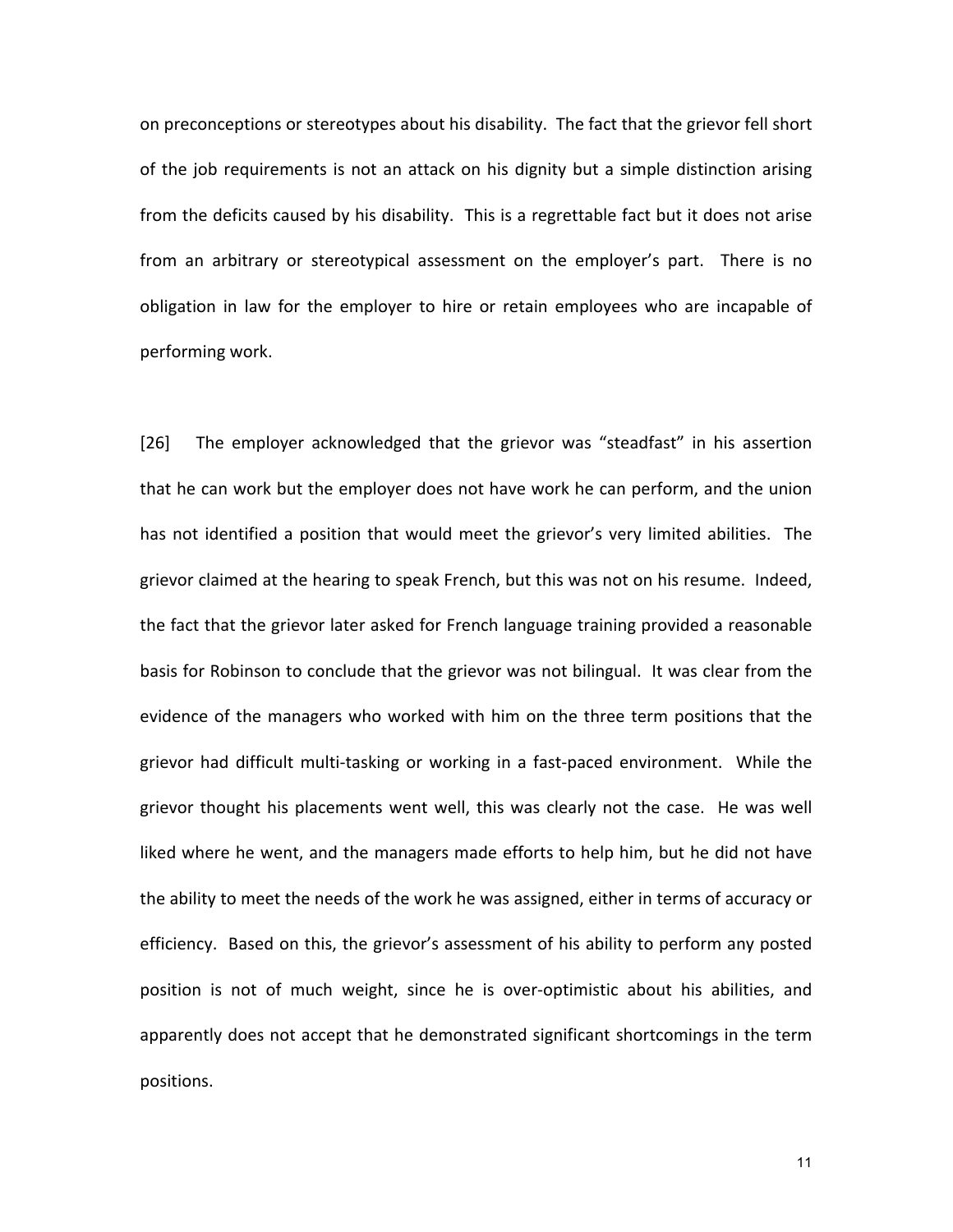[27] The employer rejected the union's critique of the PPP. Robinson sent the grievor's resume to the managers responsible for filling vacancies, and asked for an assessment of the grievor's suitability. The decisions that came back were not arbitrary or stereotypical but were based on a comparison of the work to the grievor's restrictions. Indeed, the evidence of the employer is that the PPP matches disabled employees to available work. Unfortunately, the grievor simply was not suitable to any of the available work. Moreover, Robinson testified that if he were to encounter a manager who appeared to be unreasonable he would elevate the issue to higher management, but that in this instance he had no such concerns with any of the responses. 

[28] Ultimately, the employer asserts, there is no evidence consistent with the *McGill University* decision that the City made a decision or omitted to take action in a manner that was arbitrary or based on stereotypical pre-conceptions associated with the grievor's disability. While the medical assessment at the time was that the grievor was capable of sedentary work, he may be able to do so at another workplace, but events have demonstrated that he cannot do such work with the City in any meaningful way. There is no evidence, the employer argued, that the grievor was capable of performing work that was not offered to him prior to the three placements, or since he finished the placements.

[29] The employer's conclusion is that the grievor could not perform meaningful work after he was given three opportunities through the PPP. The assessment of the grievor's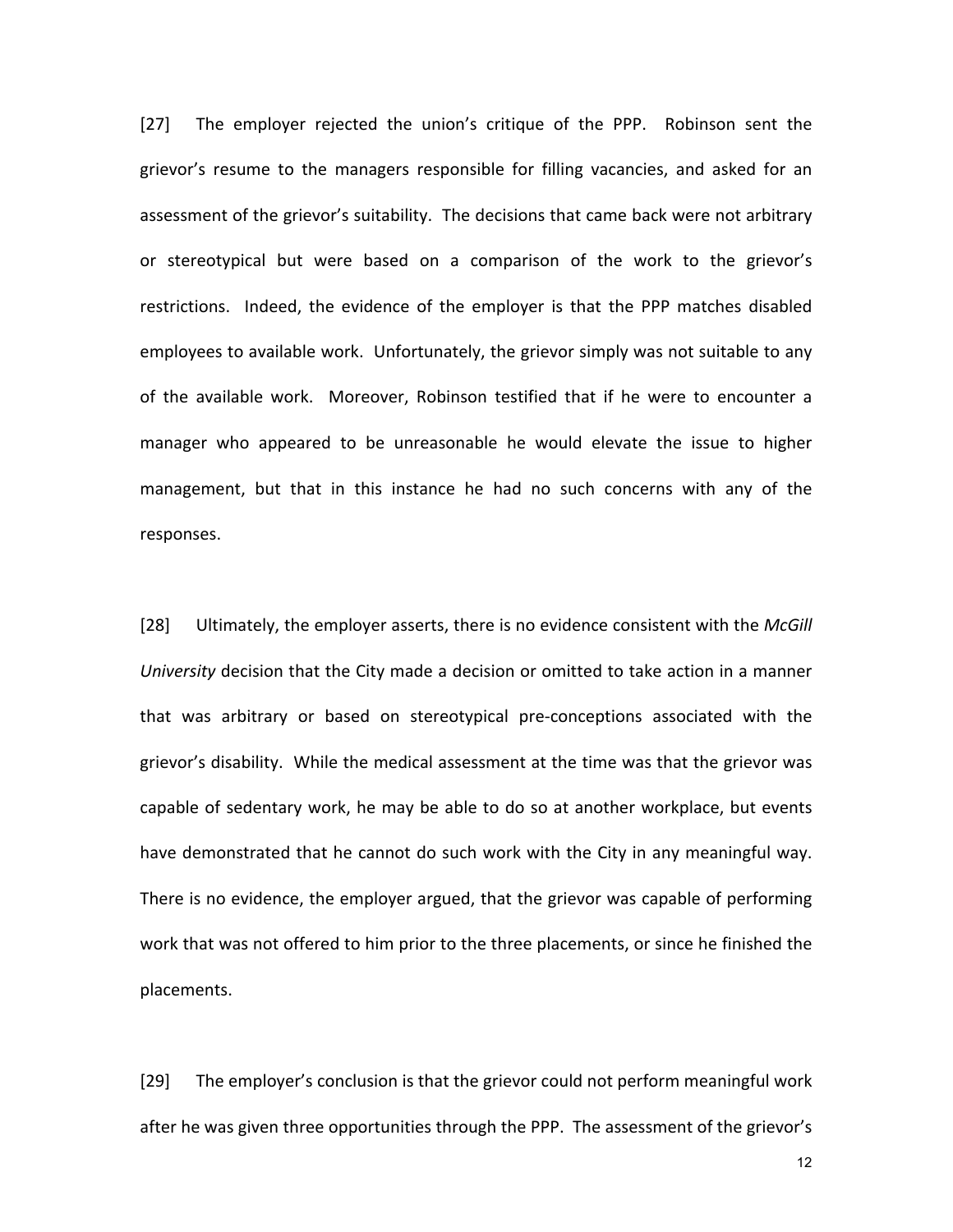performance provided by the managers was based on actual observations, so could not be arbitrary or stereotypical. As a result, the employer submitted there was no discrimination and no failure to accommodate the grievor, and that the grievance should be dismissed.

[30] The employer relied on the following authorities: *Baber v. York Region District School Board*, [2011] HRTO 213 (Price); *City of Brampton* (1998), 75 L.A.C. (4<sup>th</sup>) 163 (Barrett); *British Columbia Public Service Agency* (2008), 177 L.A.C. (4<sup>th</sup>) 193 (B.C.C.A.); *Greyhound Canada Transportation* (2011), 207 I.A.C. (4<sup>th</sup>) 192 (Levinson); *Health Employers Association of British Columbia* (2006), 264 D.L.R. (4<sup>th</sup>) 478 (B.C.C.A); *Honda Canada,* [2008] 2 S.C.R. 362; *Lakehead District School Board* (2001), 96 L.A.C. (4<sup>th</sup>) 315 (Luborsky); Carter Chevrolet Oldsmobile (2001), 41 C.H.R.R. D/88 (BCHRT); McGill *University Health Centre*, [2007] 1 S.C.R. 161; *Moore v. Canada Post Corp*., [2007] C.H.R.T. 31; *R. v. Kapp,* [2008] 2 S.C.R. 483; *Xstrata Nickel* (2011), 209 L.A.C. (4th) 206 (Sheehan).

## **Conclusion**

[31] I begin by observing one fact that does not appear to be in dispute, and that was manifest throughout the hearing. The grievor is a very sympathetic character who, by all accounts, has a positive attitude towards work and a strong motivation to contribute to the workplace in a meaningful way. Throughout the hearing the grievor testified about his abilities with respect to specific jobs and tasks associated with those jobs. Understandably, the grievor believed he was capable of performing most of the jobs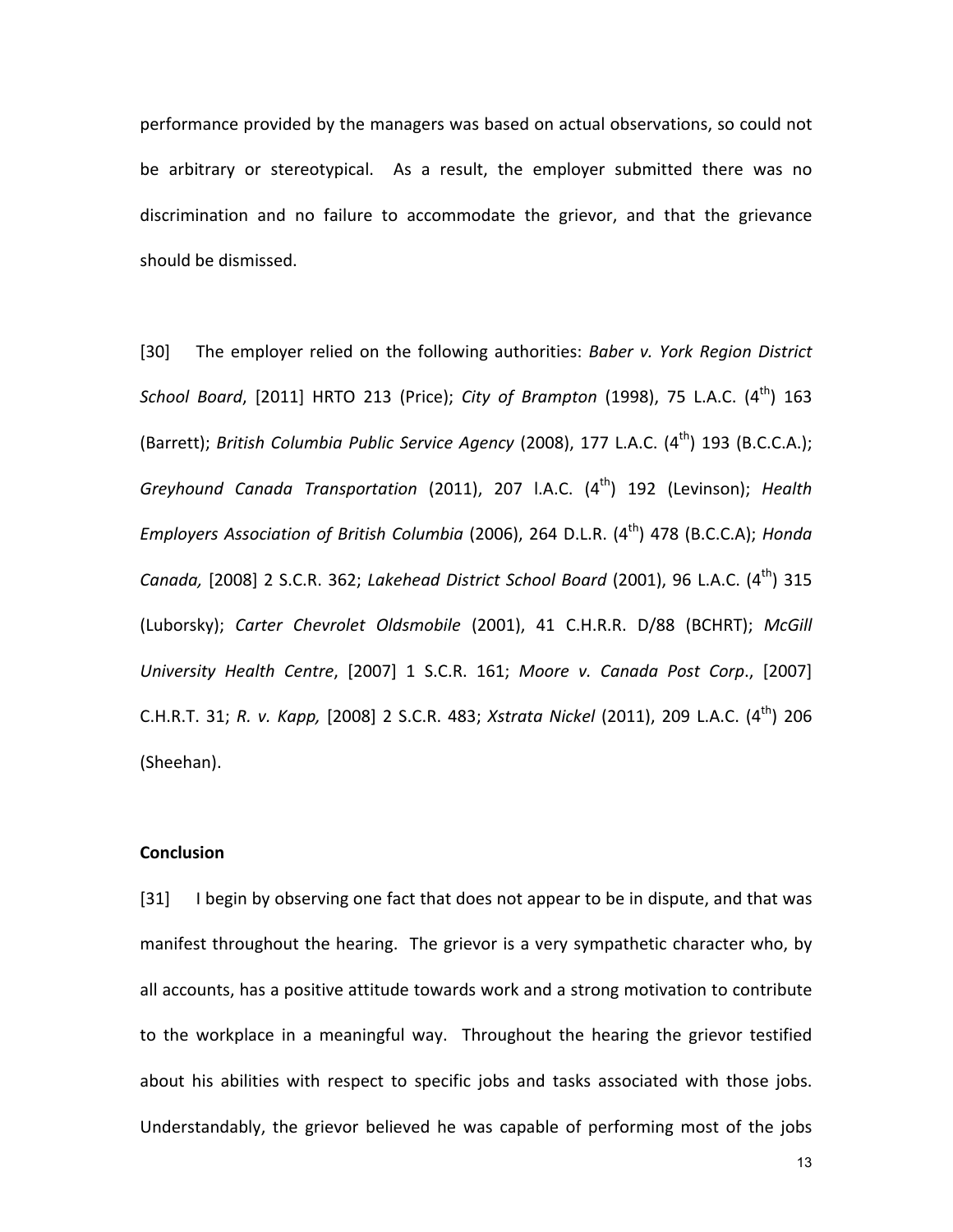that were suggested to him in his evidence. However, it is my conclusion that he tended to overestimate his abilities. The employer witnesses testified to concerns about the grievor's job performance that were not refuted, and that indicated he was not able to fit himself within the positions to which he was assigned as constituted. In particular, the grievor appeared to have difficulty working in a fast-paced environment, when assigned multiple tasks, organizing educational binders, following instructions and training with respect to saving of computer files, and other issues. I do not conclude that a stereotypical or arbitrary misunderstanding of the grievor's restrictions motivated these assessments. On the contrary, all of the employer representatives took measures to assist the grievor, responded positively to his attitude and appeared to be genuinely interested in seeing him succeed. Given this, I found the evidence of the grievor's performance in the jobs to be persuasive, and I did not find the grievor's self-evaluation of his abilities to be as useful.

[32] However, with respect to the positions for which he was considered but rejected, the employer's assessment is that it is unlikely that the grievor would have been able to perform up to acceptable standards in the available vacancies, at least not as they were constituted. In my view, two difficulties are associated with the employer's assessment of the grievor. The first is that there is insufficient evidence that the grievor was given proper consideration for those positions. The second, and more important issue is that there was no indication that the employer gave consideration beyond whether the grievor was able to perform all of the duties of each available position.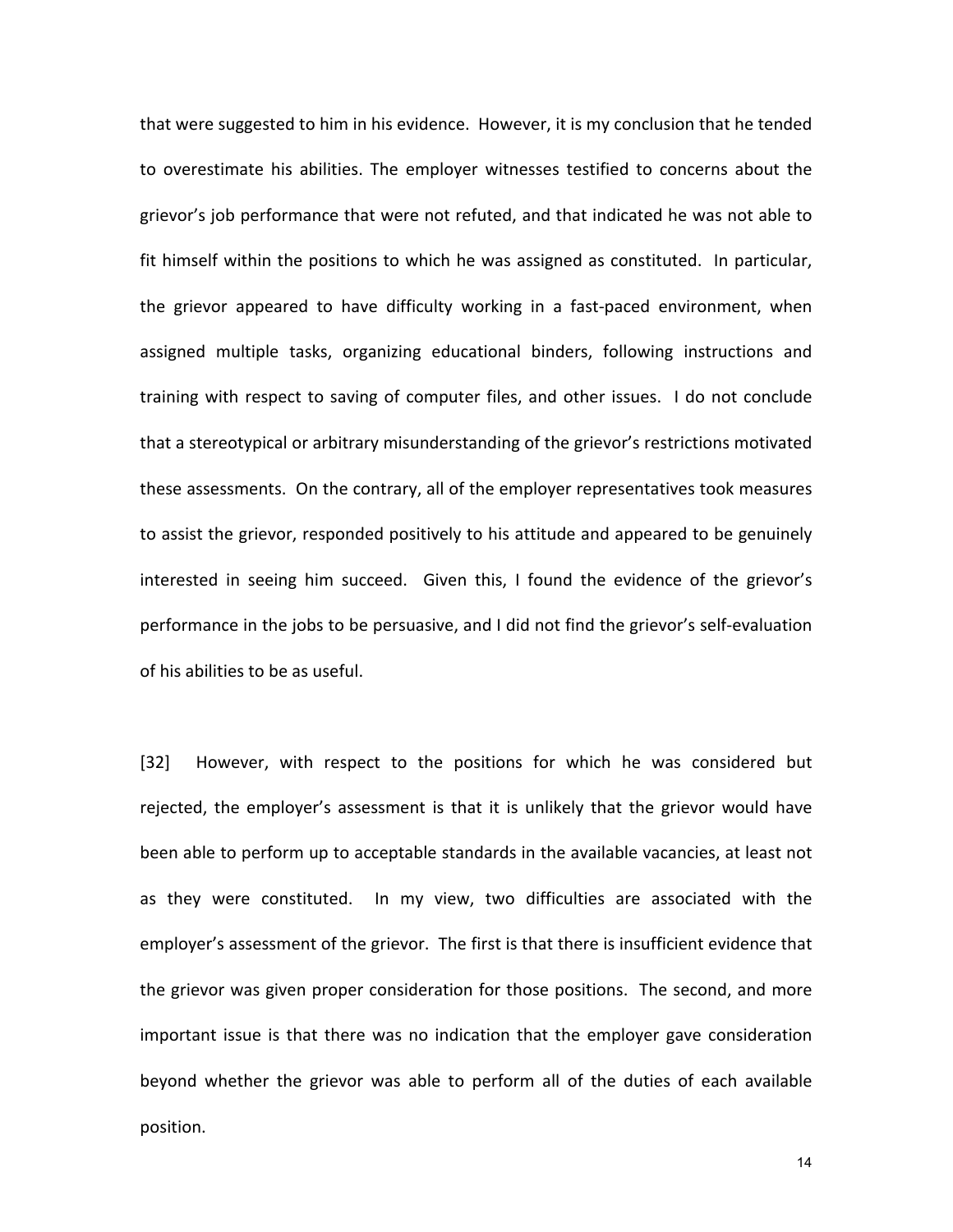[33] To illustrate the problem with respect the jobs for which the grievor was considered but rejected, it is useful to review the exchange with respect to one position, the IRIS Data Clerk. As was typically the case, once Robinson was aware of the position, he communicated the grievor's restrictions to the responsible manager by email as follows:

- unable to perform duties requiring sustained standing, walking or climbing stairs
- unable to perform duties which require an immediate response from the left side of his body
- use of left foot is limited
- unable to perform duties that require the use of his left upper extremity
- functional restrictions with regards to pinching, manipulating and grasping with his left hand
- has learned to write and keyboard with his right hand

[34] The union raised some concerns about the failure of the employer representatives to review the grievor's medical information prior to deciding on his ability to fill vacant positions. In my view, the employer's summary of the grievor's restrictions was reasonable as far as it went, and was sufficient as a working understanding to inform decisions where the grievor's restrictions were obviously inappropriate to a given position. However, the IRIS position, at first glance, appeared to fit the grievor's abilities when reviewed in the context of the observations of the medical assessments that he was capable of filling a sedentary position, such as data entry.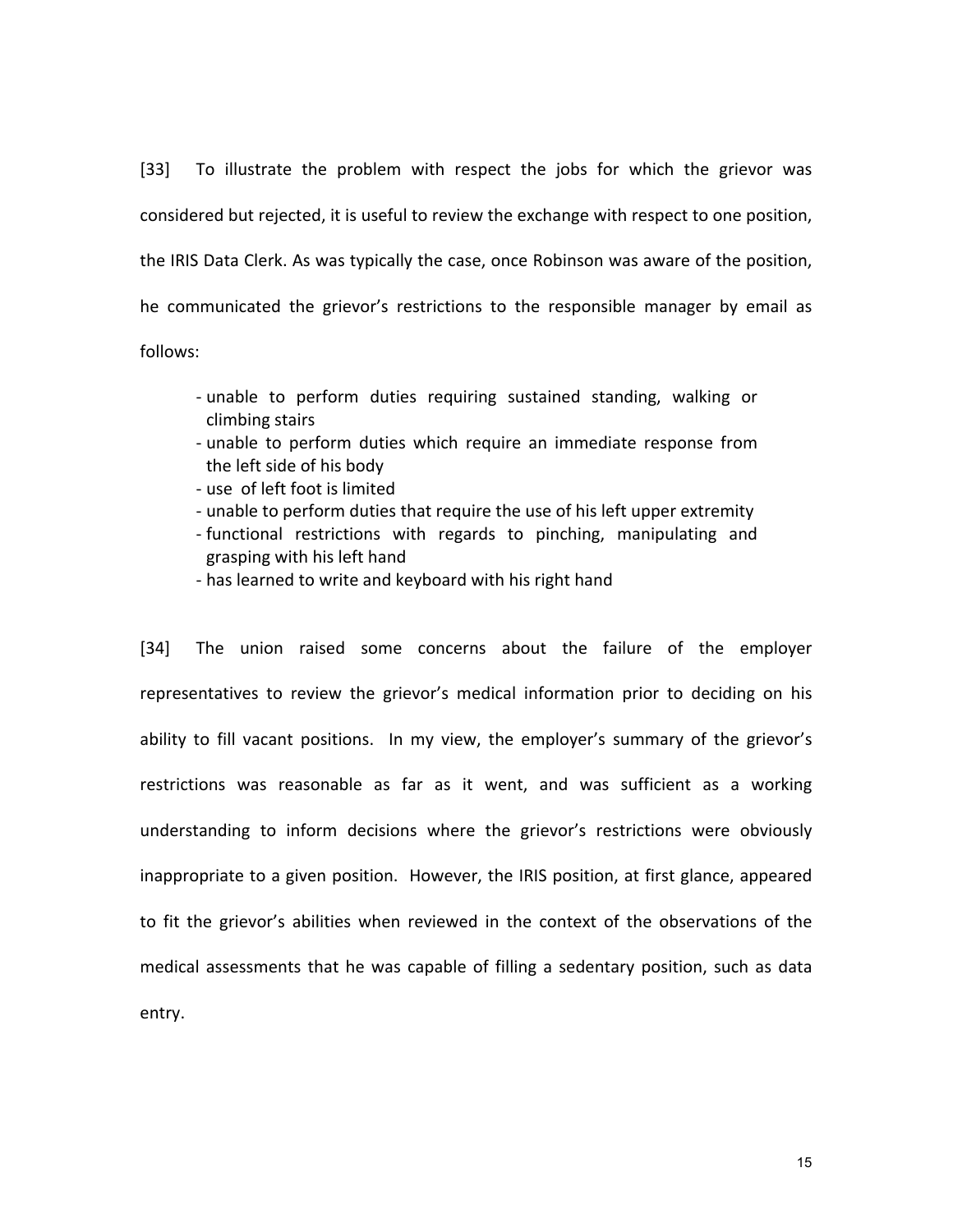[35] As noted above, Robinson contacted the responsible manager and provided the grievor's restrictions. The manager's response to Robinson raises questions about the depth of the assessment of the grievor's ability against the job:

"This position requires 1-2 hours of standing and walking; along with the ability to climb, kneel, and or bend/squat to file records inputted on a daily basis. It also requires the ability to lift and carry up to 10 lbs. Based on the restrictions indicated in the message below, this employee would not be suitable for this position." (Emphasis in original)

[36] It is not obvious to me that the grievor should have been disqualified from consideration for the IRIS position for the reasons given. His restrictions, as summarized by Robinson, do not say he cannot perform any standing or walking, simply that these activities cannot be sustained. What is missing is a meaningful assessment of the physical demands against the grievor's actual abilities. It may be that, even as the IRIS job was constituted, the grievor would have had the ability to cope with the physical demands, and it is not clear to me why this should not be the case on a review of the employer's documented decision-making process.

[37] What is also missing from the process related to the IRIS position, and the other positions, is any indication that the employer gave consideration to the ways in which the job could be changed, if necessary, to accommodate the grievor's abilities.

## **Review of Human Rights Jurisprudence**

[38] The employer took the position that, since the grievor could not succeed at the jobs to which he was assigned, the duty to accommodate was more than fulfilled, and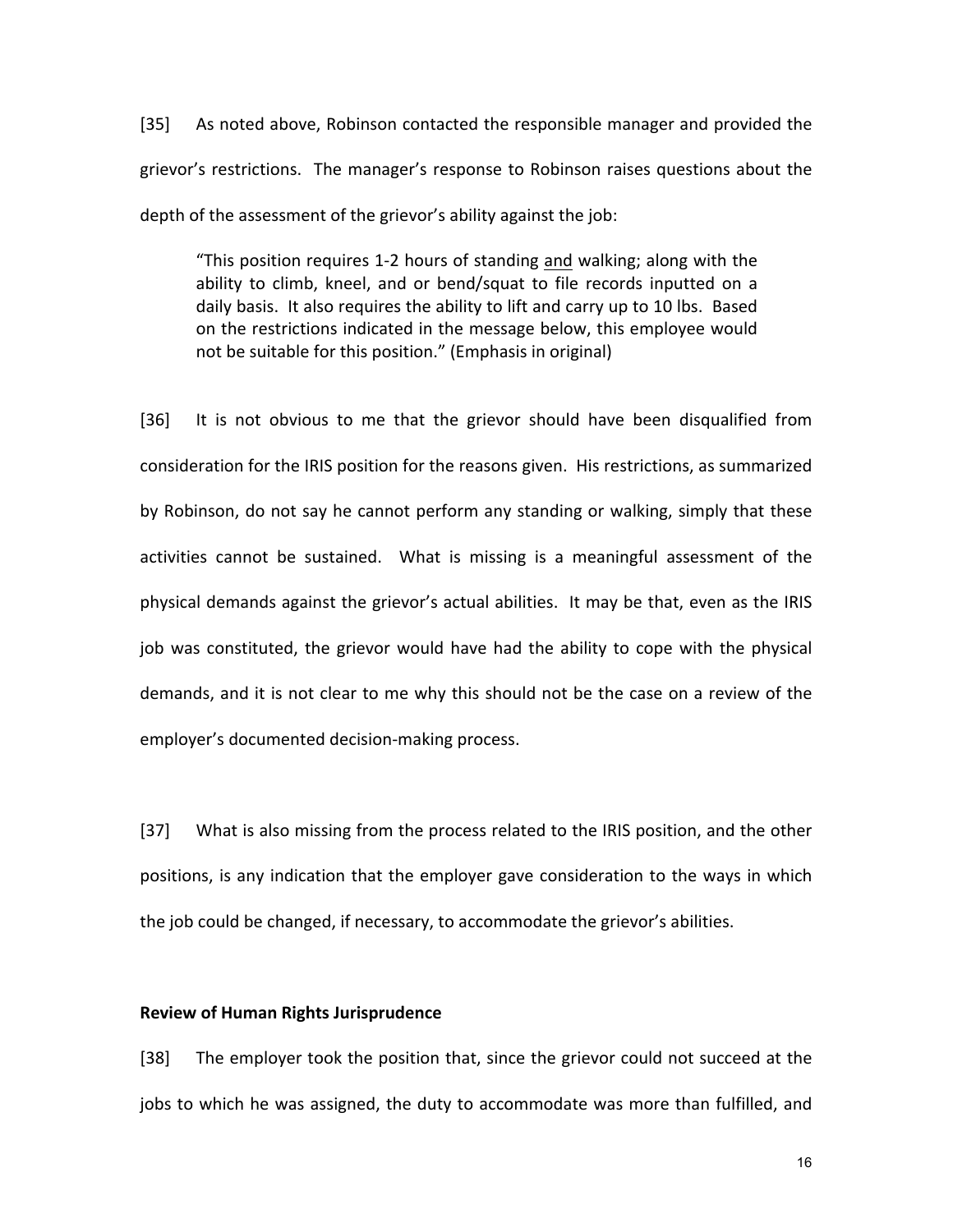that there was no evidence of discrimination. In this regard, the employer relied on human rights precedent that there is no "free-standing" obligation to accommodate a disabled employee and that the union was unable to demonstrate that the grievor was subject to any "stereotypical or arbitrary" treatment.

[39] The duty to accommodate can be said to not be a "free-standing" right, in the sense that it is not infringed if the disabled employee is incapable of performing the work available to him. However, in assessing this latter issue, the test to be applied is whether the employer has attempted to accommodate the grievor to the point of "undue hardship." (See Barber v. York Region District School Board, cited above.)

[40] The duty to accommodate arises with the disability of an employee, as is set out in the *Canadian Human Rights Act*. The definition of "prohibited ground" in s. 3(1) of the *Act* includes a person with a "disability." The grievor was left in a disabled state as a result of his stroke. Moreover, s. 7 of the Act stipulates that "discrimination" includes the refusal to "employ or continue to employ" an individual on the basis of a prohibited ground, such as disability. Thus, the Act defines discrimination to include refusal of employment based on disability. There is no question that the City determined not to continue to employ the grievor as a result of his disability.

[41] In these circumstances the *Act* provides in s. 15 (1) that it is not discrimination if the refusal to continue to employ the grievor is based on a "*bona fide* occupational requirement." Section 15(2) completes the picture by stating that, in order to establish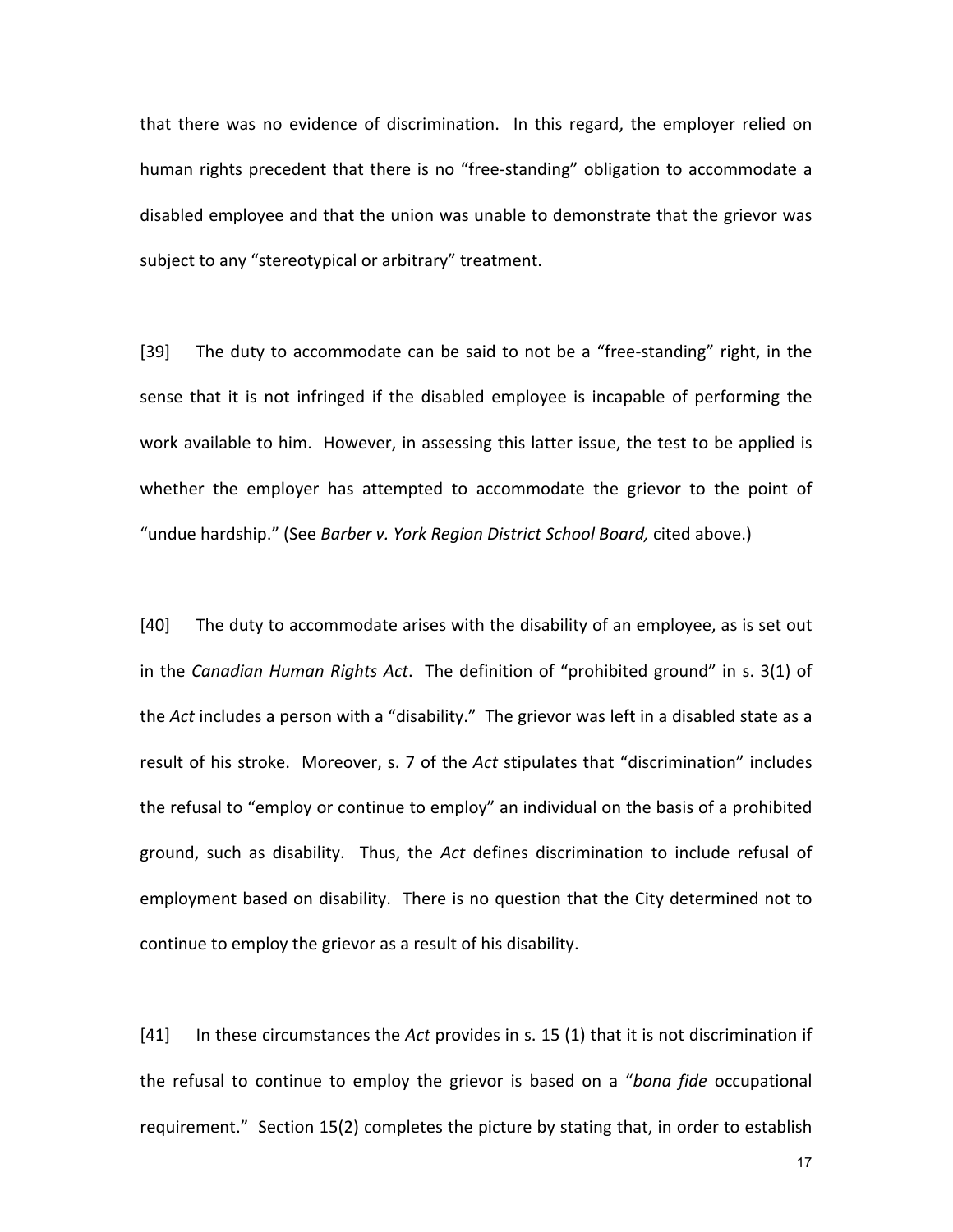the *bona fides* of the occupational requirement, the employer must be able to demonstrate that accommodation of the needs of the individual would impose "undue hardship" on the City.

[42] The jurisprudence supports the view that there is no "free standing" duty to accommodate, and that such duty must be triggered by discrimination (or at least *prima facie* discrimination) under one of the prohibited grounds. For example, in *Baber v. York Region District School Board*, the adjudicator, Sheri Price, was dealing with the case of a teacher who made multiple human rights allegations against her employer. In assessing the merits of the allegations under the Ontario *Human Rights Code*, Adjudicator Price made the observation, at paragraph 88, that the duty to accommodate is not a "freestanding obligation." She went on to cite the decision of the Supreme Court of Canada in *Simpsons-Sears*, in support of the following analysis:

> "As is always the case under the *Code*, the applicant bears the initial onus of establishing a *prima facie* case of discrimination. Only at that point does the inquiry shift to whether the respondent employer fulfilled its duty to accommodate the applicant to the point of undue hardship."

This same point was expressed in *Martin v. Carter Chevrolet Oldsmobile*, a decision of the British Columbia Human Rights Tribunal, where the adjudicator made the following comments, at paragraph 20:

"Under the *Code*, there is no positive duty to accommodate people with disabilities. That is, proof that a respondent failed to accommodate a person with a disability is not sufficient to establish a contravention of the *Code*. Rather, the duty to accommodate arises as part of a defence to a *prima facie* case of discrimination."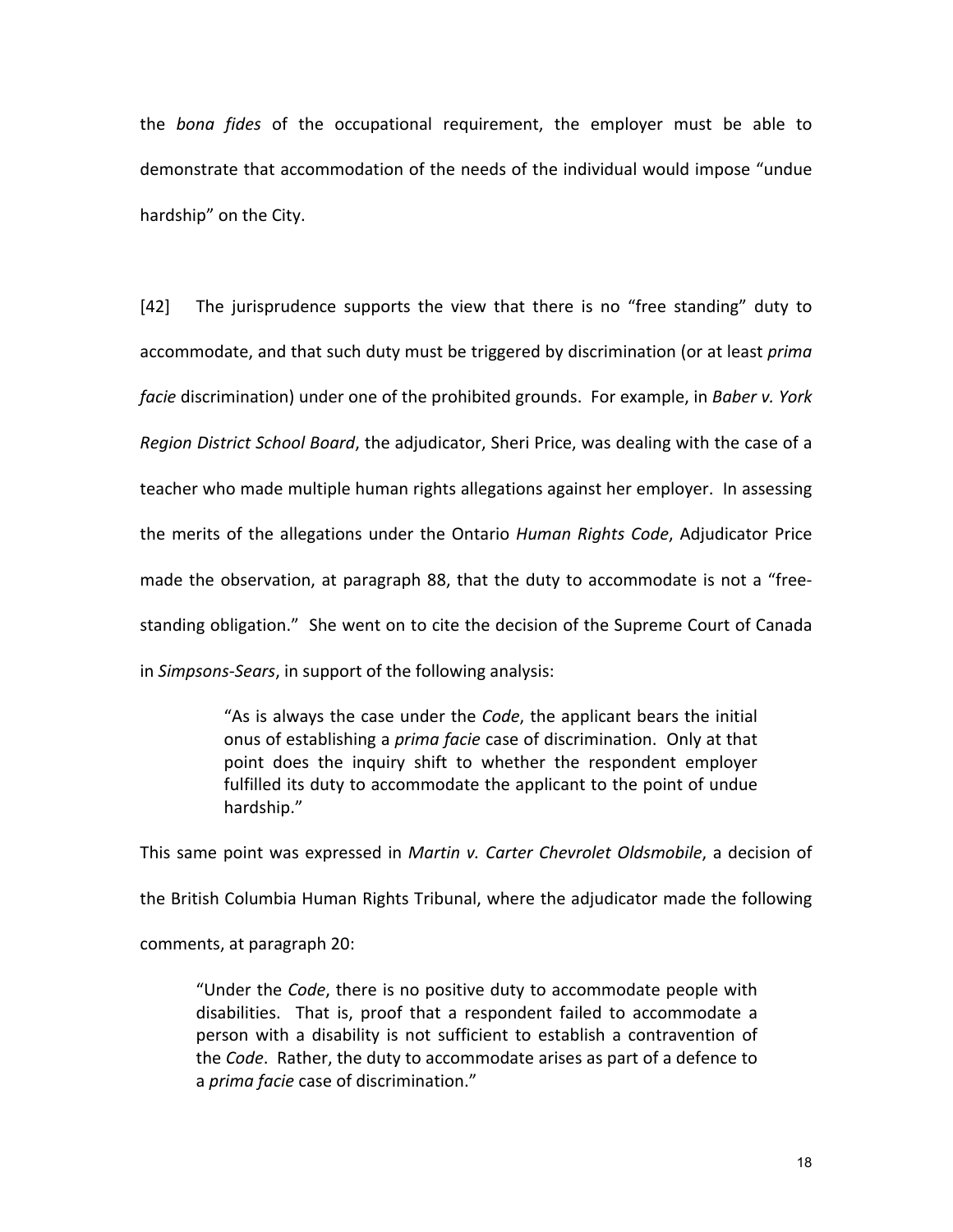What is significant in these comments is the point that the inquiry into the duty to accommodate is not triggered on a finding of discrimination but by a *prima facie* case of discrimination. 

[43] The question of what does not constitute a *prima facie* case is made obvious by Adjudicator Price's various rulings throughout the York Region decision. Thus, for example, in dealing with the employee's claim that the employer failed in its duty to accommodate by not exempting her from Teacher Performance Appraisals, the adjudicator dismissed the allegation on the basis that the employee had failed to provide any medical evidence that she had a disability that prevented her from participating in the appraisals, and thus there was no evidence of any adverse impact on her caused by a disability.

[44] In *Martin*, the adjudicator set out a three-part test for a *prima facie* case of discrimination in paragraph 22, stating that the complainant must establish that she had a disability, that her employer refused to continue her employment, and that it is reasonable to infer that her disability was a factor in that refusal of continued employment. Similarly, in *Moore v. Canada Post Corporation*, a decision of the Canadian Human Rights Tribunal, the adjudicator, again citing *Simpsons-Sears*, affirmed the point that there is no "free-standing" right to accommodation, but in doing so made explicit how to assess the *prima facie* case of discrimination being put forward, stating at paragraph 85:

the contract of the contract of the contract of the contract of the contract of the contract of the contract o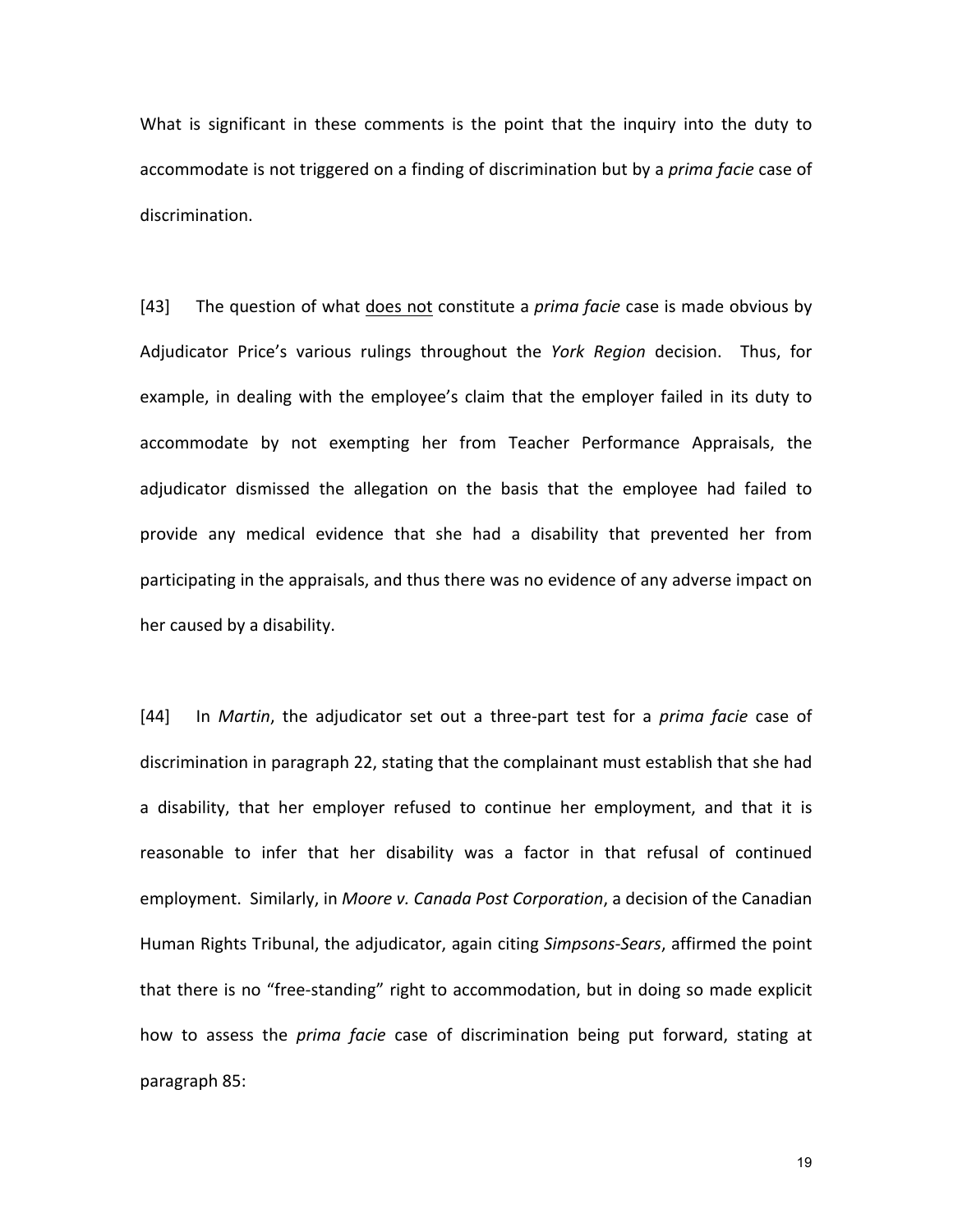"In a human rights case before this Tribunal, the complainant must first establish a *prima facie* case of discrimination. A *prima facie* case is one which covers the allegations made and which, if believed, i.e. credible, is complete and sufficient for a decision in the favour of the complainant, in the absence of a reasonable answer from the respondent. The respondent's answer should not figure in the determination of whether the complainant has made a *prima facie* case of discrimination."

Thus, a *prima facie* case requires that there must be sufficient substance to the allegation that, in the absence of a response from the employer, one could reach a finding of discrimination.

[45] The question then becomes, what is the nature of a *prima facie* case? Would any adverse impact be sufficient to ground a *prima facie* case, or is something more required? This issue is addressed by the finding of the Supreme Court of Canada in *McGill University*, at paragraph 48, where, after a review of other Court pronouncements on the subject of discrimination in respect of work, Abella J. made the following observation:

"At the heart of these definitions is the understanding that a workplace practice, standard, or requirement cannot disadvantage an individual by attributing stereotypical or arbitrary characteristics. The goal of preventing discriminatory barriers is inclusion. It is achieved by preventing the exclusion of individual from opportunities and amenities that are based on their actual abilities, but on attributed ones. The essence of discrimination is in the arbitrariness or its negative impact, that is, the arbitrariness of the barriers imposed, whether intentionally or unwittingly."

[46] The Court affirmed this statement in *Honda*, at paragraph 71. The import of these decisions is that a *prima facie* case cannot be grounded on adverse impact alone,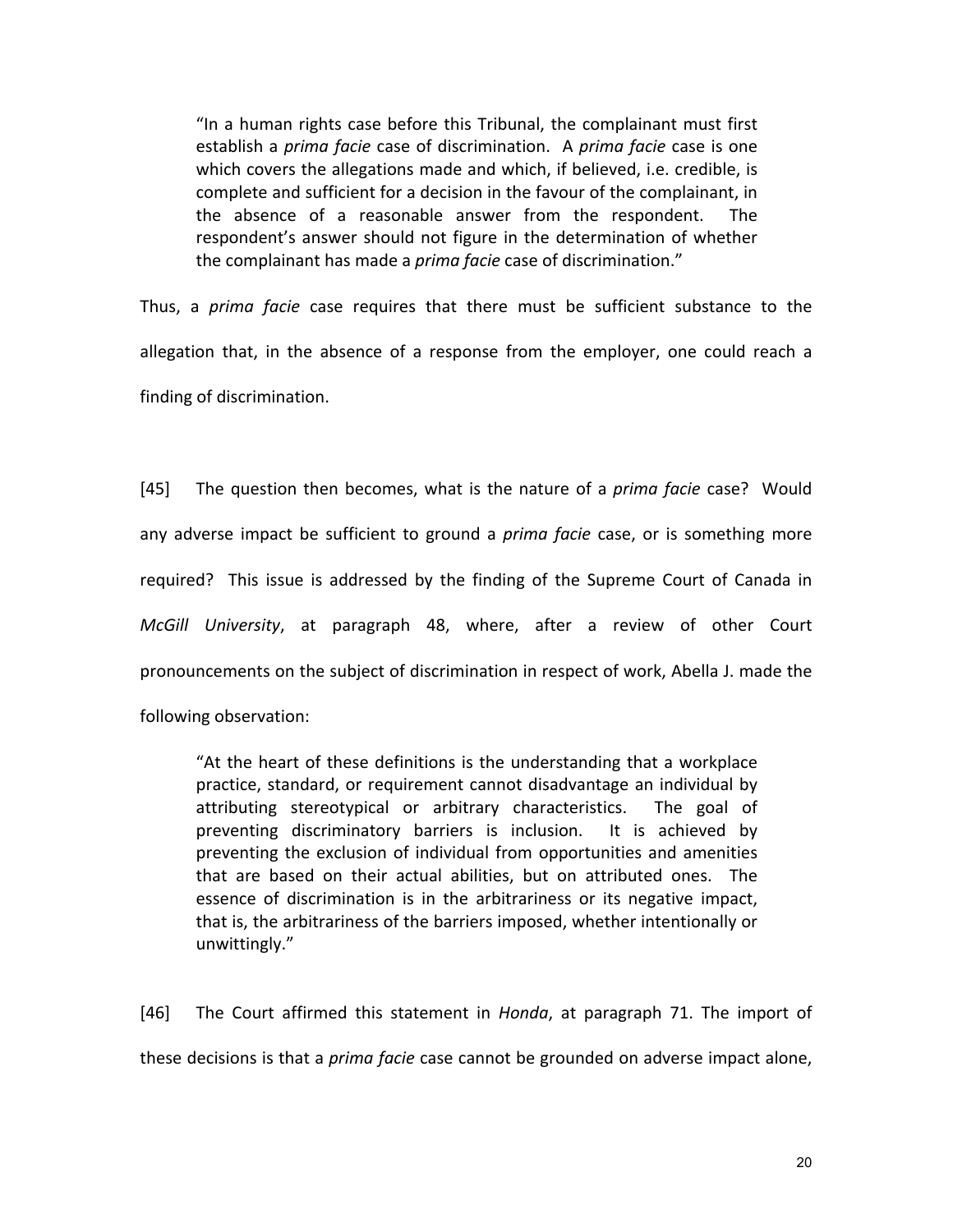but must include some element that indicates "stereotypical or arbitrary" treatment related to the disability.

[47] The employer submits that there was discrimination against the grievor as there was no "stereotypical or arbitrary" distinction applied in the treatment of the grievor, and that his inability to find a job opportunity with the City is attributable solely to the limitations imposed on him by his disability, which prevents him from being able to perform at an acceptable level for any available position.

## **Application of Law to Grievor's Case**

[48] Applying the analysis from these cases to the dispute before me, there is no issue about the *bona fides* of the grievor's disability, it is unquestioned that he was cut off from employment with the City, and there is no dispute that he was cut off from employment as a result of his disability.

[49] The employer's method of seeking an accommodated position was the PPP. The issue becomes whether the application of the PPP evidenced some element of "stereotypical or arbitrary" treatment. If not, it would appear there is no basis for a *prima facie* case of discrimination that the employer would be called upon to answer.

[50] After a review of all of the evidence and the submissions of the parties, and a consideration of all of the authorities provided by the parties, I am not persuaded that the PPP satisfied the employer's human rights obligation to the grievor.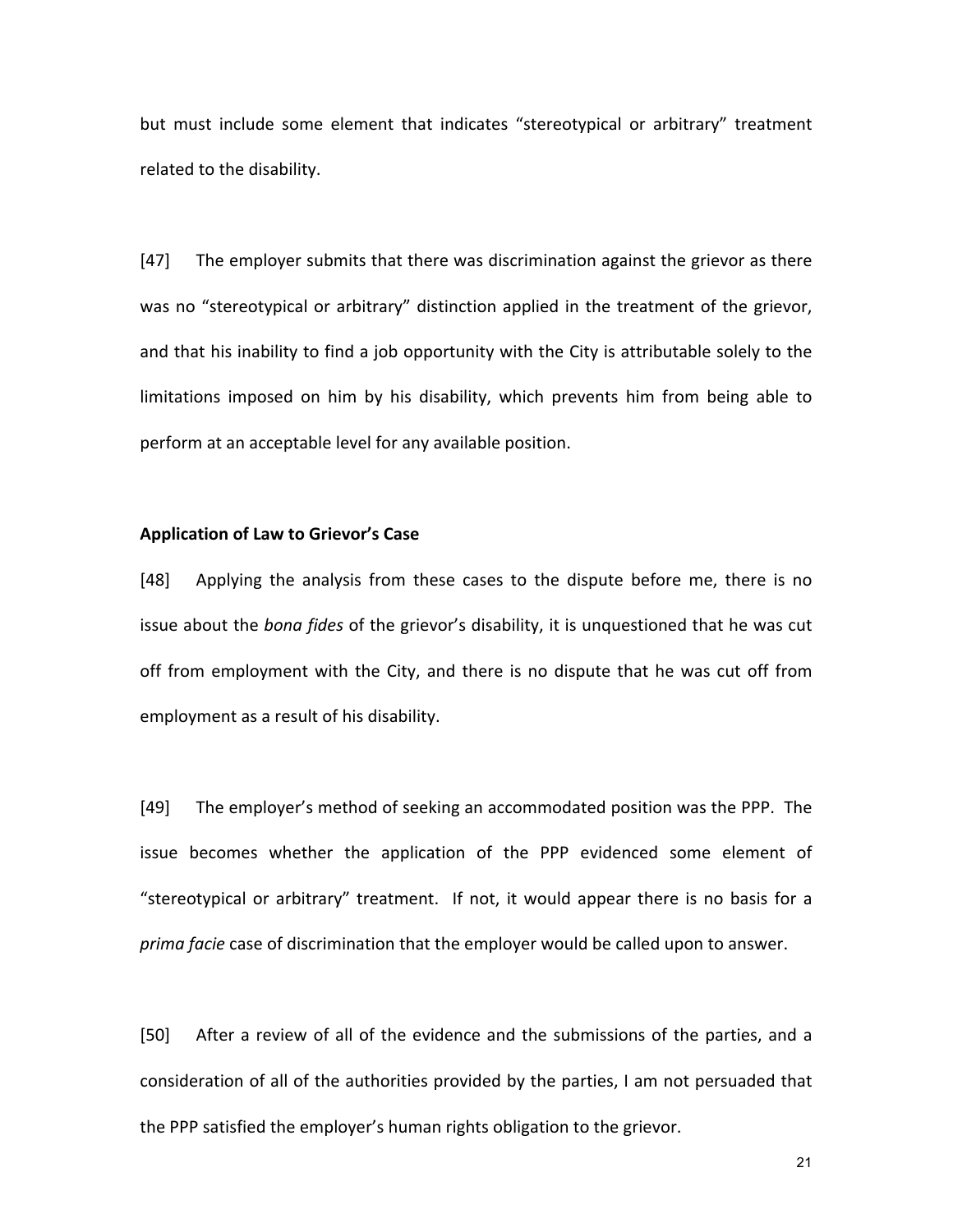[51] Although the City made acknowledged efforts to find the grievor a "position", it restricted that search to the parameters of previously defined jobs for which there were vacancies. Since the grievor was deemed or found unable to perform all of the tasks associated with all pre-existing positions, he was deemed unemployable. However, it was noted by management representatives who worked with the grievor that, while he did not work well in a fast-paced, multi-tasked environment, he might be capable of performing a single, focused task. By extension, it may be that the grievor is capable of performing a series of focused tasks. In spite of the significance of this observation, the PPP did not seem capable of responding. There is insufficient evidence, indeed no evidence, that the employer considered the rearrangement of any of the available work, i.e. the redistribution of work as opposed to a "fit" within a pre-defined position, in such a way as to provide the grievor with a task or series of manageable tasks that would suit his abilities. 

[52] The employer is correct that there is no absolute "obligation" to find a disabled employee a job. The obligation on the employer is to accommodate the employee's disability to the point of undue hardship. This means the consideration of a number of different solutions, including making modifications to the employee's pre-disability job, the "bundling" or re-distribution of tasks between the disabled employee and other employees, reassignment to other positions or work, even the reassignment to other positions or work outside the bargaining unit where that is appropriate. All of this is to be assessed against the standard of "undue hardship", i.e. the employer is obligated to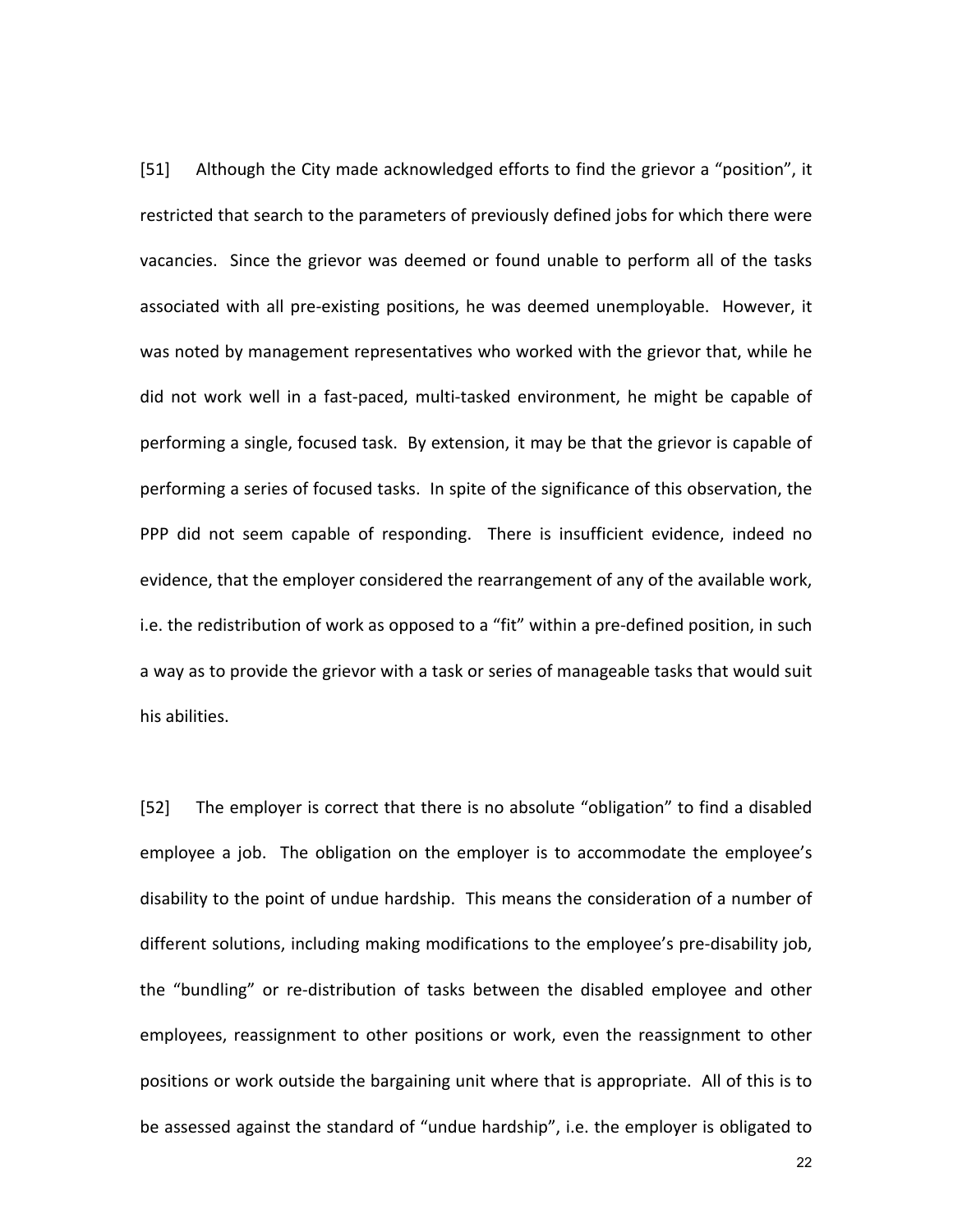offer the disabled employee gainful employment, and take measures to provide such work up to the point of undue hardship. What will constitute undue hardship will vary depending on the individual circumstances.

[53] While the PPP is a laudable program, there appear to be limitations in the program that can create circumstances in which the City fails to meet its human rights obligations to disabled employees. In making such a finding, I wish to state clearly that the City representatives who testified with respect to their work in the PPP, including Mr. Robinson, in my view worked diligently to find a good fit for the grievor within the workforce and within the limits of the PPP. It is not my finding that these individuals were acting in a manner that evidenced any *personal* stereotypical or arbitrary motivations. Essentially, the PPP process is not structured in such a way as to give meaningful consideration to the possibility of bundling or sharing job duties in a way that would suit the grievor's restrictions. The focus of the job search was to fill existing vacancies or temporary positions. The grievor was assessed against the full range of duties for each specific position, and the decision was made on that basis. This was true with respect to the jobs for which he was considered and rejected, as well as for those that he actually filled. There is no evidence of consideration of modifying the work to suit the grievor, either by redistributing tasks or bundling tasks, let alone evidence of the employer having done so to the point of undue hardship.

[54] I also note a second concern about communication within the PPP process. It is my conclusion that the example of the IRIS position detailed above shows how email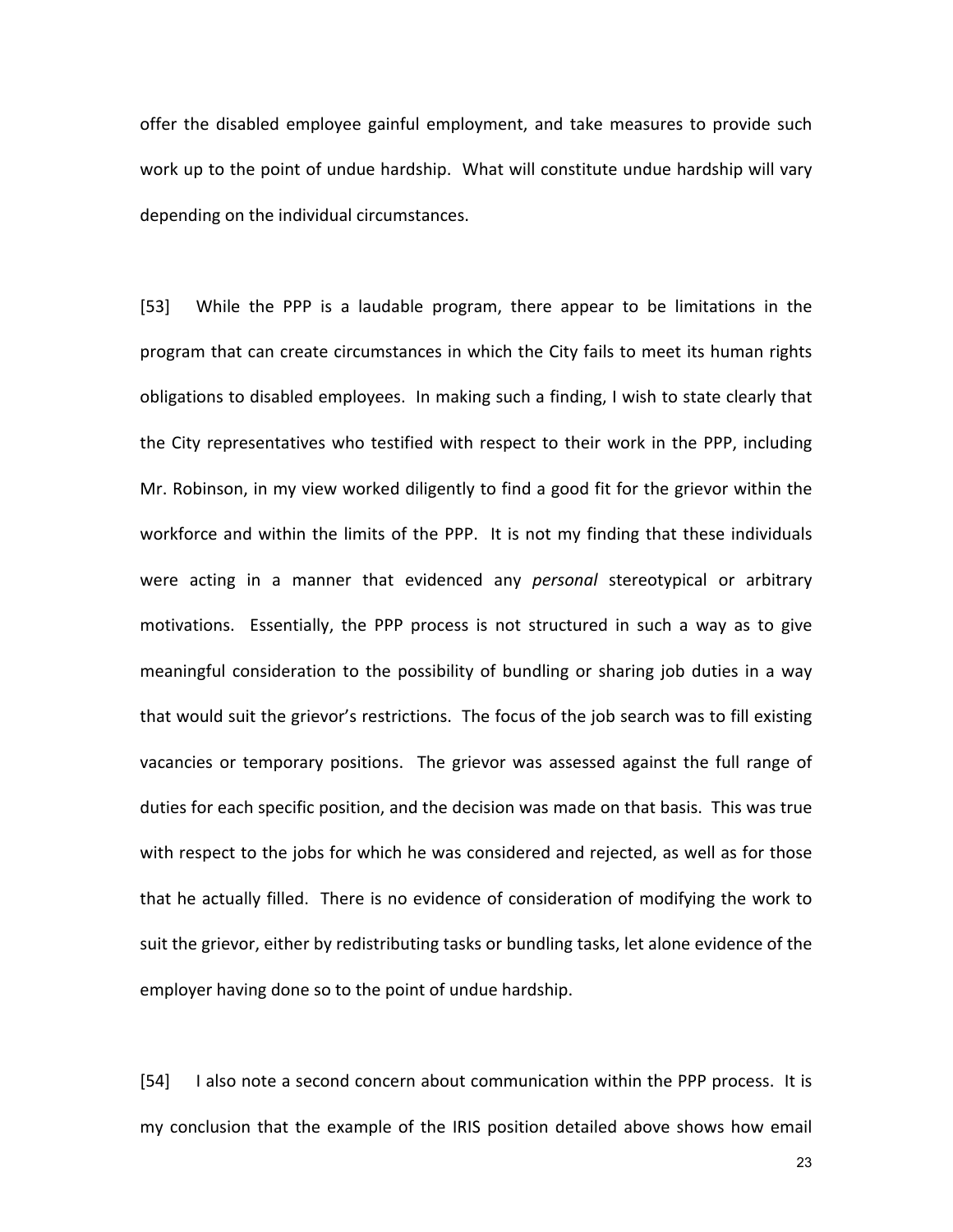communication might result is a somewhat superficial consideration of the employee's suitability for a position. In addition, given that the grievor was not advised of the jobs being considered or the exchanges with the local managers, he did not have access to the information available to the employer about the jobs for which he was being considered. Keeping the grievor informed about the details of the process would have allowed the employee to make timely interventions in order to provide meaningful feedback on specific jobs before they become closed off. The system failed to provide an opportunity for potentially crucial employee input. The courts and tribunals enforcing human rights law have observed that the disabled employee must cooperate in the accommodation process, but this role is difficult to fulfill when the employee is not provided key information about the opportunities that may be available and the factors that might impede employment.

[55] My review of the PPP leads me to the conclusion that the system was flawed in the grievor's case. It is not a sufficient discharge of the employer's duty to accommodate to try to fit a disabled employee into pre-cast vacancies, and to do so without meaningful input from the employee. In particular, the fact that an employee cannot perform all of the tasks of a vacant position is not sufficient to discount them from continued employment. Due consideration must be given to the possibility of redistributing work and reassigning tasks to accommodate a disabled employee. It is my conclusion that this systemic flaw in the PPP manifests a stereotypical or arbitrary treatment of the grievor as a disabled employee. The proposition that the grievor can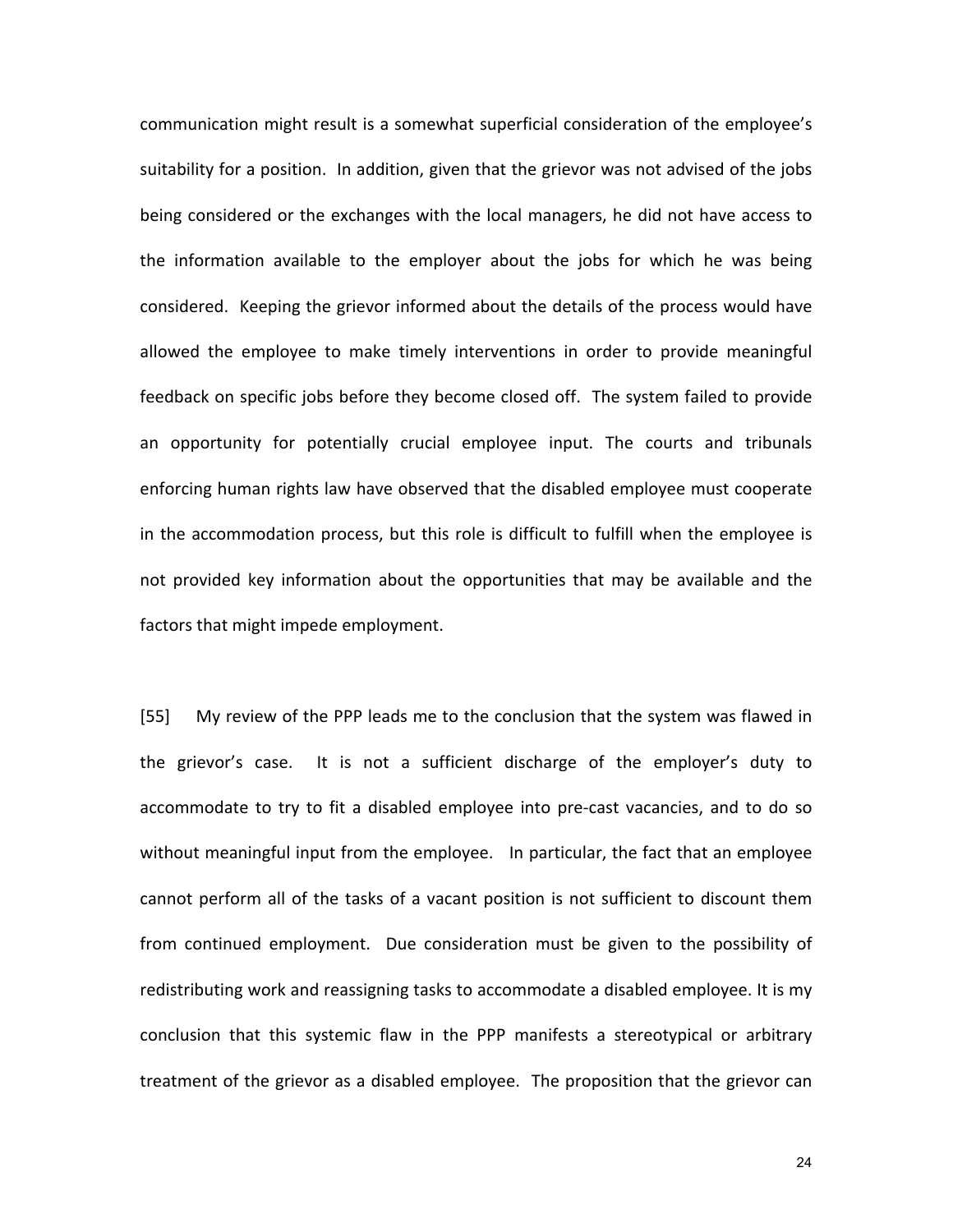only contribute to the workplace if he can fulfill the predefined tasks of an existing vacancy in my view constitutes stereotypical or arbitrary treatment.

[56] It follows that, in my view, the union has demonstrated a *prima facie* case of discrimination, and the evidence did not disclose a bona fide occupational requirement to justify this stereotypical or arbitrary treatment.

[57] I wish to emphasize, again, that the employer representatives at all levels assisting the grievor did not evidence stereotypical or arbitrary attitudes or treatment of the grievor or anyone else, and they are to be commended for the genuine efforts made on the grievor's behalf. My finding is with respect to the structure of the PPP when measured against the legal requirements of the duty to accommodate. If an employee cannot fulfill all of the tasks of a vacancy, the duty to accommodate requires the employer to at least consider the redistribution of tasks in such a way as to assign the employee meaningful work, and if an appropriate task or group of tasks can be found, the employer is required to make such changes to the assignment of work unless to do so would result in undue hardship.

<u>25 and 25 and 26 and 26 and 26 and 26 and 26 and 26 and 26 and 26 and 26 and 26 and 26 and 26 and 26 and 26 and 26 and 26 and 26 and 26 and 26 and 26 and 26 and 26 and 26 and 26 and 26 and 26 and 26 and 26 and 26 and 26 a</u>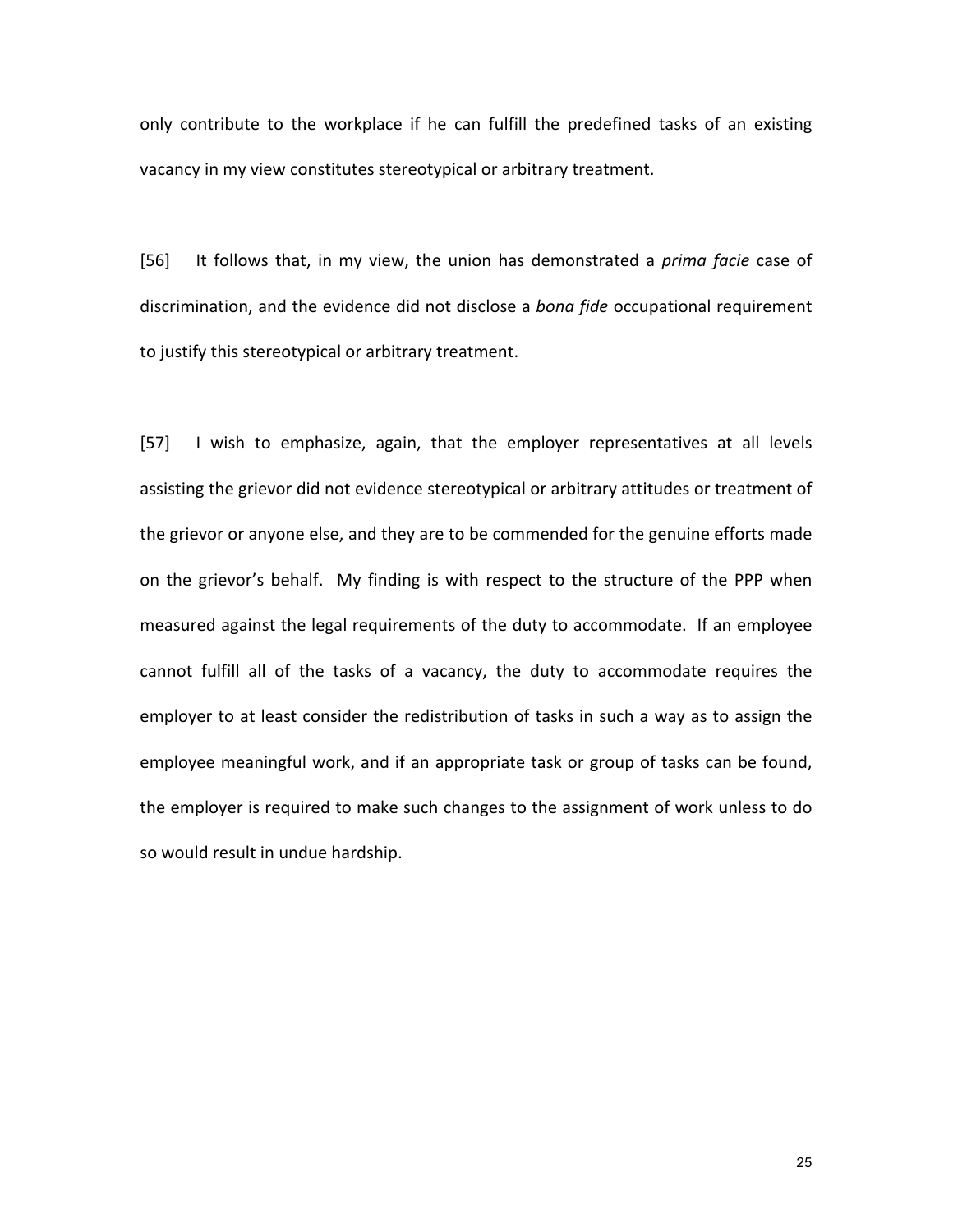#### **Conclusion and Remedy**

[58] The question of whether a bundle of tasks, or even single-task job exists that might represent a meaningful job for the grievor, and whether this can be accomplished without undue hardship to the City, depends on many factors, and calls into play a level of detail that was not captured by the evidence in this hearing. I do not presume to answer this question in advance, and the parties must be given an opportunity to study the possibilities. The employer is directed to review the available work in order to determine if an individual task or group of tasks suitable to the grievor's restrictions and ability can be bundled in such a way as to provide him with employment.

[59] There was one secondary issue that I also wish to address. There was an issue about the grievor's ability to work in jobs requiring French language skills. In my view, this dispute can be settled easily. The City is directed to test the grievor's French language skills to determine if he is sufficiently fluent to be job-ready.

[60] Having made these orders, I am do not compensation at this time. It is not a forgone conclusion that the parties will be successful in the search for suitable work for the grievor. The grievor may have to face the possibility that his medical condition renders him unemployable with the City, or that the conclusions of the insurance carrier are not accurate. He is entitled to be considered for positions that might be created from the bundling of duties of different jobs, and to be given an opportunity to demonstrate his ability to work in French. Questions may arise about whether a "bundled" job could have been found earlier, which may also lead to a dispute about